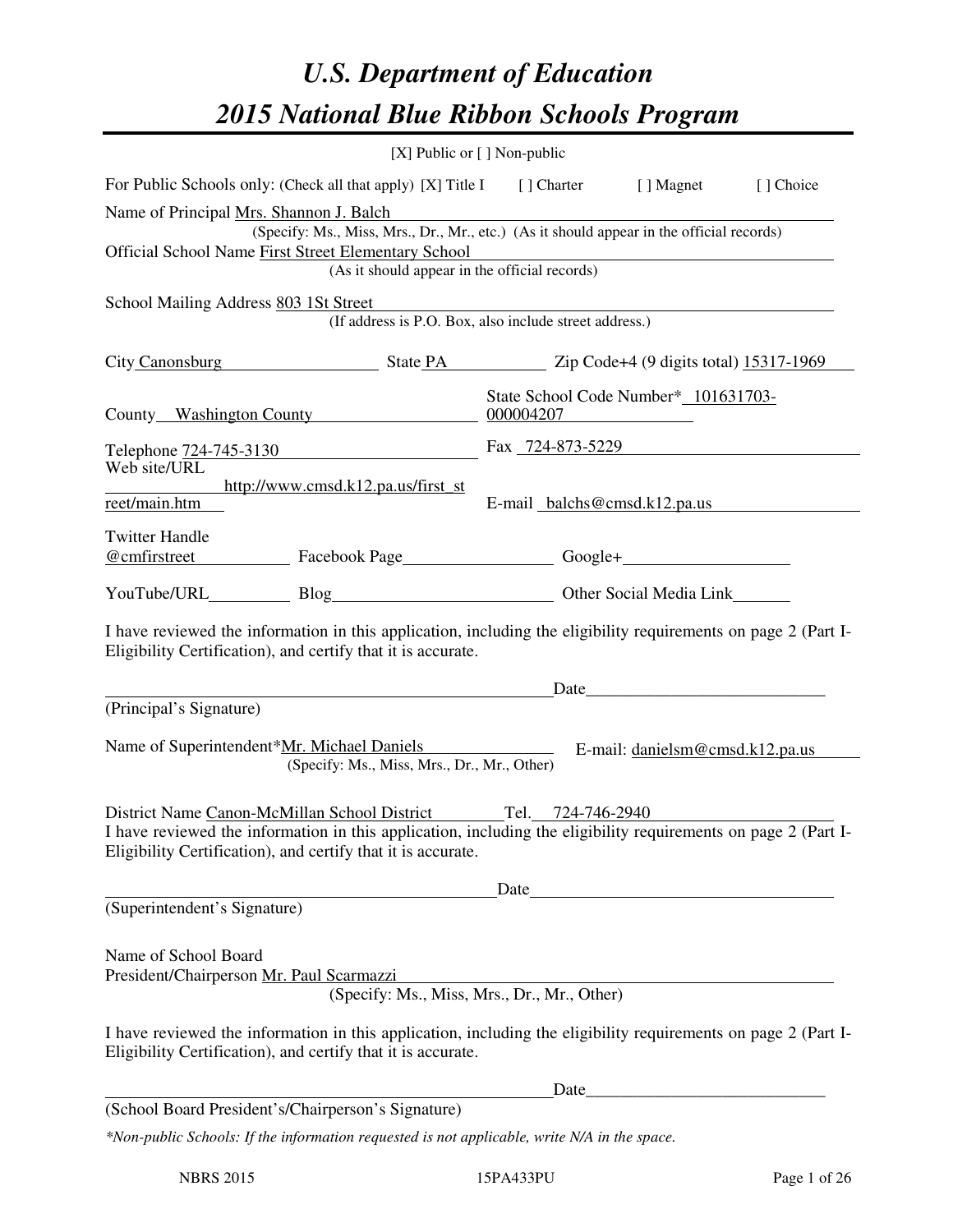#### **Include this page in the school's application as page 2.**

The signatures on the first page of this application (cover page) certify that each of the statements below, concerning the school's eligibility and compliance with U.S. Department of Education and National Blue Ribbon Schools requirements, are true and correct.

- 1. The school configuration includes one or more of grades K-12. (Schools on the same campus with one principal, even a K-12 school, must apply as an entire school.)
- 2. The school has made its Annual Measurable Objectives (AMOs) or Adequate Yearly Progress (AYP) each year for the past two years and has not been identified by the state as "persistently dangerous" within the last two years.
- 3. To meet final eligibility, a public school must meet the state's AMOs or AYP requirements in the 2014-2015 school year and be certified by the state representative. Any status appeals must be resolved at least two weeks before the awards ceremony for the school to receive the award.
- 4. If the school includes grades 7 or higher, the school must have foreign language as a part of its curriculum.
- 5. The school has been in existence for five full years, that is, from at least September 2009 and each tested grade must have been part of the school for the past three years.
- 6. The nominated school has not received the National Blue Ribbon Schools award in the past five years: 2010, 2011, 2012, 2013, or 2014.
- 7. The nominated school has no history of testing irregularities, nor have charges of irregularities been brought against the school at the time of nomination. The U.S. Department of Education reserves the right to disqualify a school's application and/or rescind a school's award if irregularities are later discovered and proven by the state.
- 8. The nominated school or district is not refusing Office of Civil Rights (OCR) access to information necessary to investigate a civil rights complaint or to conduct a district-wide compliance review.
- 9. The OCR has not issued a violation letter of findings to the school district concluding that the nominated school or the district as a whole has violated one or more of the civil rights statutes. A violation letter of findings will not be considered outstanding if OCR has accepted a corrective action plan from the district to remedy the violation.
- 10. The U.S. Department of Justice does not have a pending suit alleging that the nominated school or the school district as a whole has violated one or more of the civil rights statutes or the Constitution's equal protection clause.
- 11. There are no findings of violations of the Individuals with Disabilities Education Act in a U.S. Department of Education monitoring report that apply to the school or school district in question; or if there are such findings, the state or district has corrected, or agreed to correct, the findings.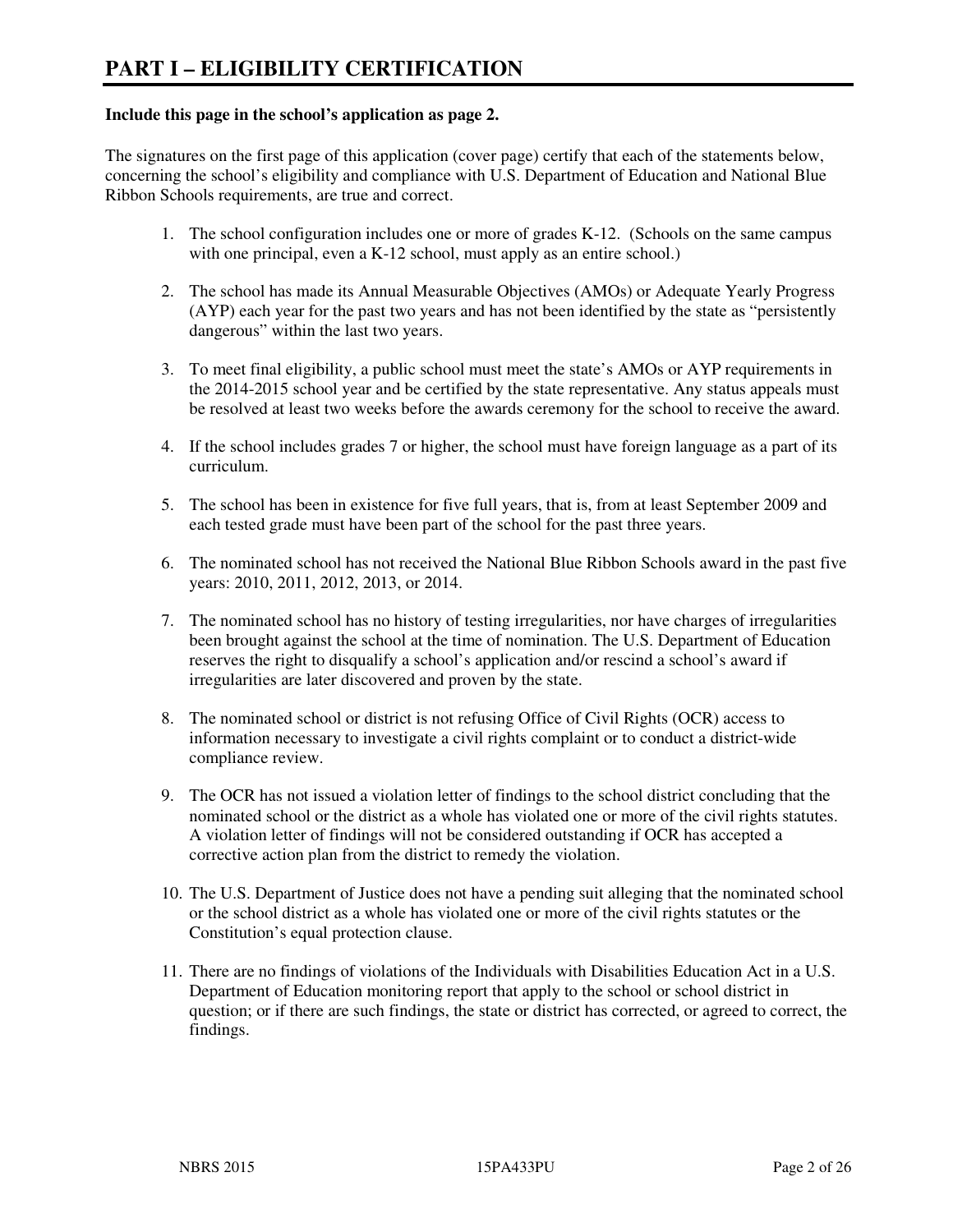# **PART II - DEMOGRAPHIC DATA**

#### **All data are the most recent year available.**

**DISTRICT** (Question 1 is not applicable to non-public schools)

| -1. | Number of schools in the district<br>(per district designation): | $9$ Elementary schools (includes K-8)<br>1 Middle/Junior high schools |
|-----|------------------------------------------------------------------|-----------------------------------------------------------------------|
|     |                                                                  | 1 High schools                                                        |
|     |                                                                  | $0 K-12$ schools                                                      |

11 TOTAL

**SCHOOL** (To be completed by all schools)

- 2. Category that best describes the area where the school is located:
	- [ ] Urban or large central city
	- [X] Suburban with characteristics typical of an urban area
	- [ ] Suburban
	- [ ] Small city or town in a rural area
	- [ ] Rural
- 3. 2 Number of years the principal has been in her/his position at this school.
- 4. Number of students as of October 1 enrolled at each grade level or its equivalent in applying school:

| Grade                           | # of         | # of Females   | <b>Grade Total</b> |
|---------------------------------|--------------|----------------|--------------------|
|                                 | <b>Males</b> |                |                    |
| <b>PreK</b>                     | $\theta$     | $\theta$       | $\theta$           |
| K                               | 30           | 29             | 59                 |
| $\mathbf{1}$                    | 31           | 26             | 57                 |
| $\mathbf{2}$                    | 23           | 32             | 55                 |
| 3                               | 26           | 39             | 65                 |
| 4                               | 31           | 30             | 61                 |
| 5                               | 0            | $\theta$       | $\theta$           |
| 6                               | 0            | 0              | 0                  |
| 7                               | 0            | $\overline{0}$ | 0                  |
| 8                               | 0            | 0              | 0                  |
| 9                               | $\theta$     | 0              | 0                  |
| 10                              | 0            | 0              | 0                  |
| 11                              | 0            | 0              | $\theta$           |
| 12                              | 0            | 0              | 0                  |
| <b>Total</b><br><b>Students</b> | 141          | 156            | 297                |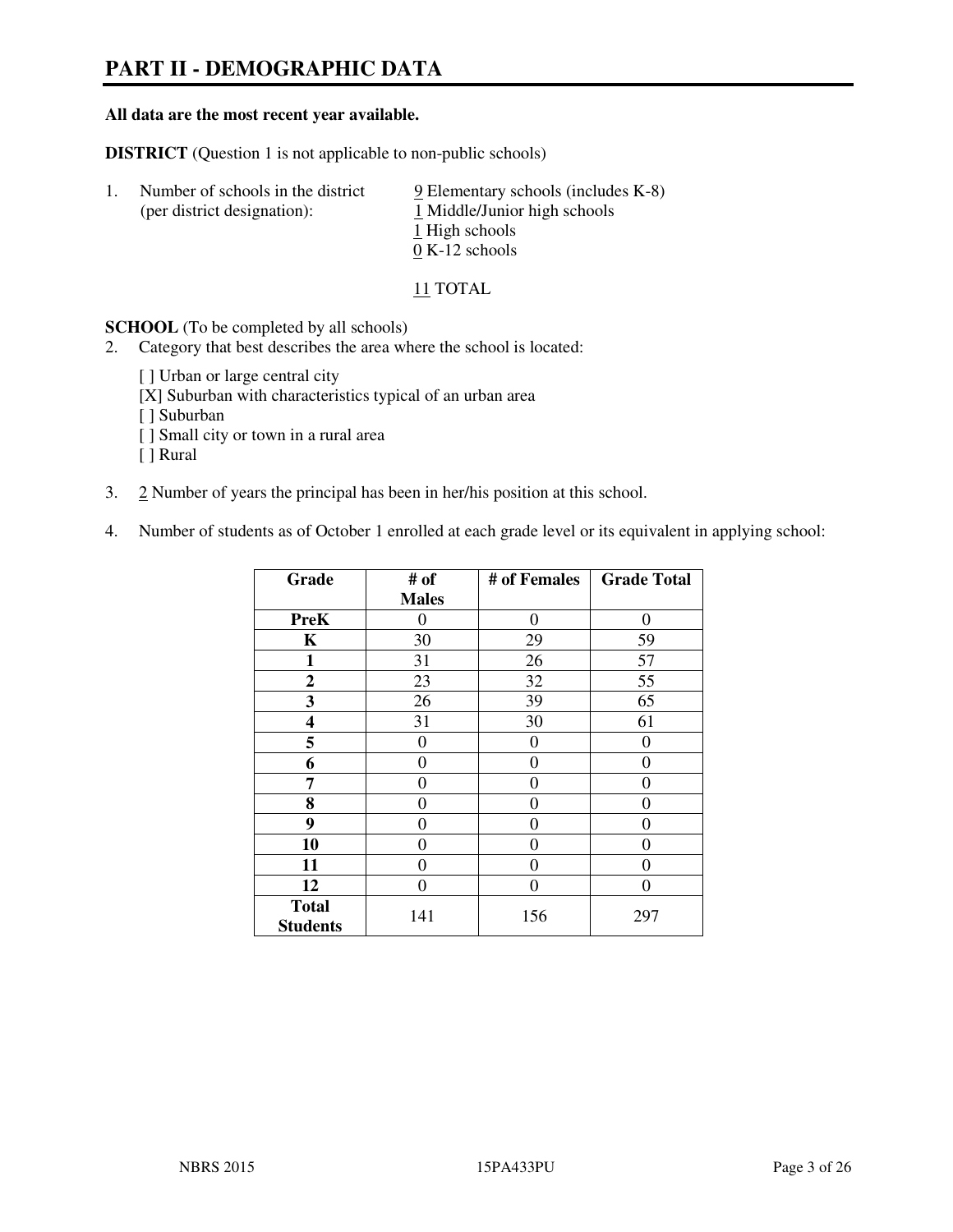the school: 2 % Asian

5. Racial/ethnic composition of  $0\%$  American Indian or Alaska Native 11 % Black or African American 1 % Hispanic or Latino 0 % Native Hawaiian or Other Pacific Islander 77 % White 9 % Two or more races **100 % Total** 

(Only these seven standard categories should be used to report the racial/ethnic composition of your school. The Final Guidance on Maintaining, Collecting, and Reporting Racial and Ethnic Data to the U.S. Department of Education published in the October 19, 2007 *Federal Register* provides definitions for each of the seven categories.)

6. Student turnover, or mobility rate, during the 2013 - 2014 year: 6%

This rate should be calculated using the grid below. The answer to (6) is the mobility rate.

| <b>Steps For Determining Mobility Rate</b>         | Answer |
|----------------------------------------------------|--------|
| $(1)$ Number of students who transferred to        |        |
| the school after October 1, 2013 until the         | 9      |
| end of the school year                             |        |
| (2) Number of students who transferred             |        |
| <i>from</i> the school after October 1, 2013 until | 10     |
| the end of the school year                         |        |
| (3) Total of all transferred students [sum of      | 19     |
| rows $(1)$ and $(2)$ ]                             |        |
| (4) Total number of students in the school as      | 294    |
| of October 1                                       |        |
| $(5)$ Total transferred students in row $(3)$      | 0.065  |
| divided by total students in row (4)               |        |
| $(6)$ Amount in row $(5)$ multiplied by 100        |        |

# 7. English Language Learners (ELL) in the school: 1 %

3 Total number ELL

Number of non-English languages represented: 2 Specify non-English languages: Spanish, Vietnamese

8. Students eligible for free/reduced-priced meals:  $41\%$ Total number students who qualify: 120

#### **Information for Public Schools Only - Data Provided by the State**

The state has reported that 40 % of the students enrolled in this school are from low income or disadvantaged families based on the following subgroup(s): Students eligible for free/reduced-priced meals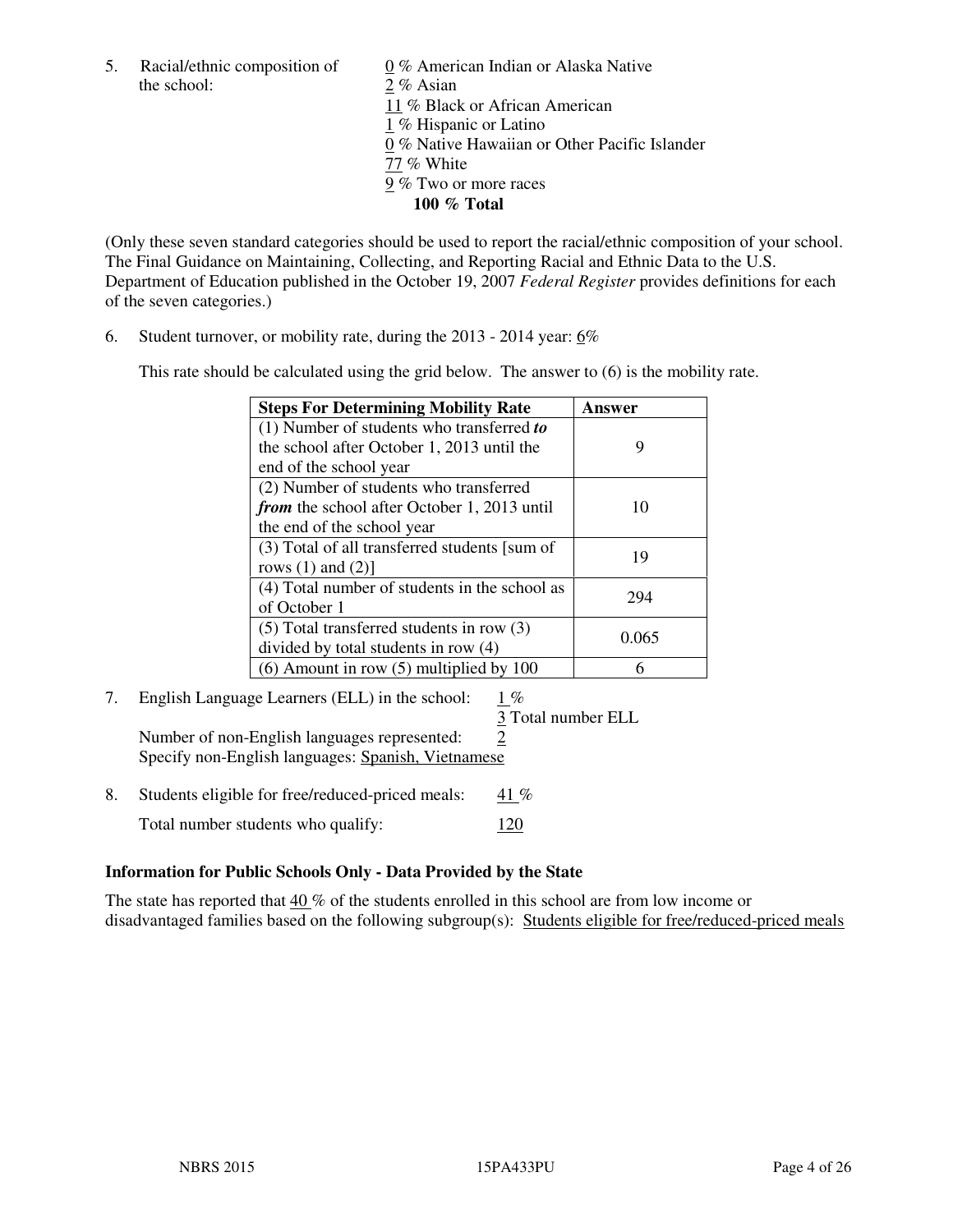9. Students receiving special education services:  $\frac{19}{6}$  %

54 Total number of students served

Indicate below the number of students with disabilities according to conditions designated in the Individuals with Disabilities Education Act. Do not add additional categories.

| 0 Orthopedic Impairment                                         |
|-----------------------------------------------------------------|
| 5 Other Health Impaired                                         |
| 11 Specific Learning Disability                                 |
| 42 Speech or Language Impairment<br>1 Emotional Disturbance     |
| 3 Hearing Impairment<br>0 Traumatic Brain Injury                |
| 0 Visual Impairment Including Blindness<br>1 Mental Retardation |
| 0 Multiple Disabilities<br>0 Developmentally Delayed            |
|                                                                 |

10. Use Full-Time Equivalents (FTEs), rounded to nearest whole numeral, to indicate the number of personnel in each of the categories below:

|                                       | <b>Number of Staff</b>      |
|---------------------------------------|-----------------------------|
| Administrators                        |                             |
| Classroom teachers                    |                             |
| Resource teachers/specialists         |                             |
| e.g., reading, math, science, special | 10                          |
| education, enrichment, technology,    |                             |
| art, music, physical education, etc.  |                             |
| Paraprofessionals                     | $\mathcal{D}_{\mathcal{A}}$ |
| Student support personnel             |                             |
| e.g., guidance counselors, behavior   |                             |
| interventionists, mental/physical     |                             |
| health service providers,             | $\mathcal{D}_{\mathcal{L}}$ |
| psychologists, family engagement      |                             |
| liaisons, career/college attainment   |                             |
| coaches, etc.                         |                             |
|                                       |                             |

11. Average student-classroom teacher ratio, that is, the number of students in the school divided by the FTE of classroom teachers, e.g.,  $22:1 \qquad 21:1$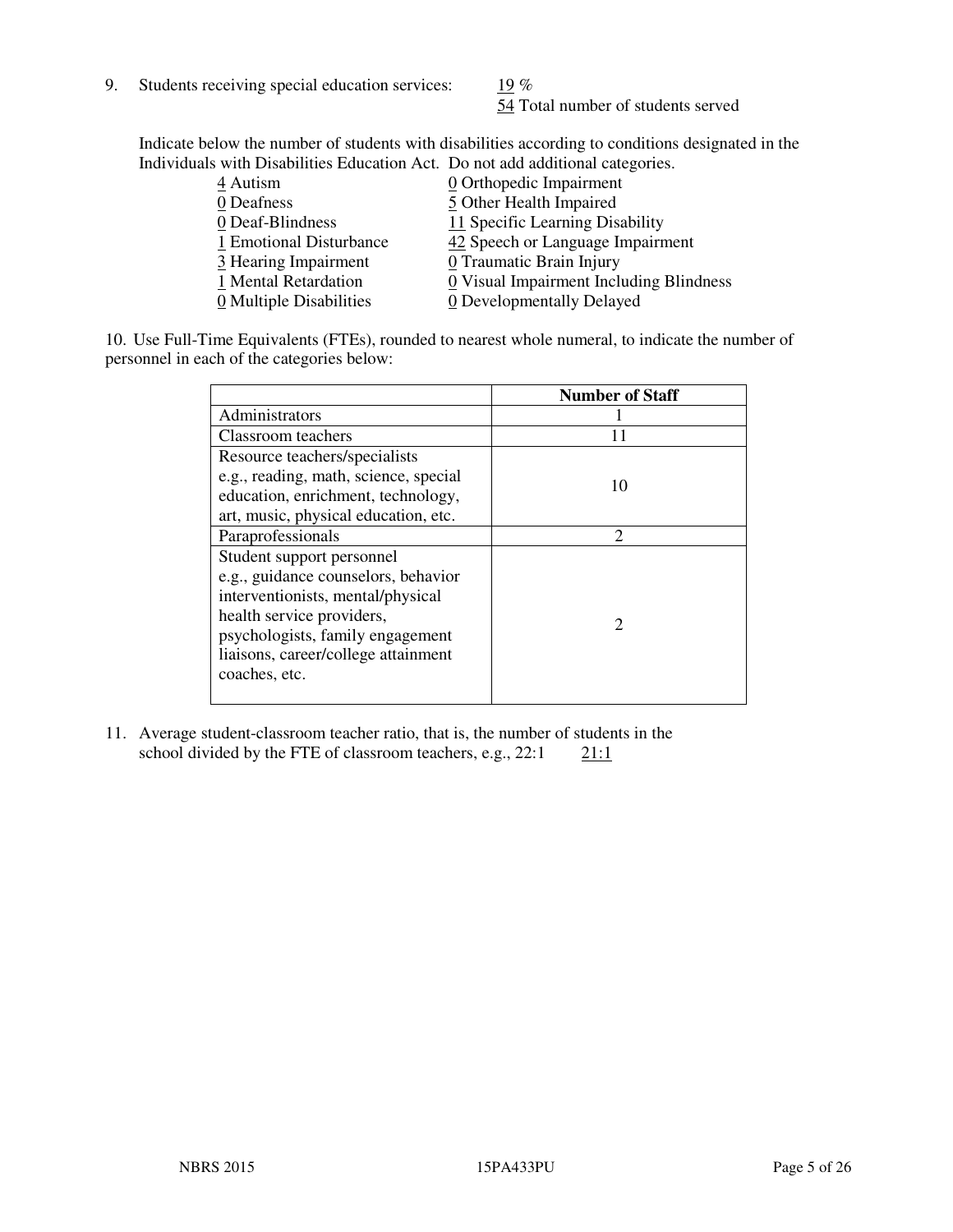12. Show daily student attendance rates. Only high schools need to supply yearly graduation rates.

| <b>Required Information</b> | 2013-2014     | 2012-2013       | 2011-2012 | 2010-2011 | 2009-2010 |
|-----------------------------|---------------|-----------------|-----------|-----------|-----------|
| Daily student attendance    | 97%           | 97%             | 96%       | $17\%$    | 97%       |
| High school graduation rate | $\gamma_{\%}$ | $\mathcal{V}_o$ | $0\%$     | 0%        | 0%        |

#### 13. **For schools ending in grade 12 (high schools)**

Show percentages to indicate the post-secondary status of students who graduated in Spring 2014

| <b>Post-Secondary Status</b>                  |       |
|-----------------------------------------------|-------|
| Graduating class size                         |       |
| Enrolled in a 4-year college or university    | 0%    |
| Enrolled in a community college               | $0\%$ |
| Enrolled in career/technical training program | $0\%$ |
| Found employment                              | $0\%$ |
| Joined the military or other public service   | $0\%$ |
| Other                                         | ነር    |

14. Indicate whether your school has previously received a National Blue Ribbon Schools award. Yes X No

If yes, select the year in which your school received the award. 2007

15. Please summarize your school mission in 25 words or less: First Street Elementary is a learning community based upon the premise that all children can be responsible for their own learning and achieve success in learning.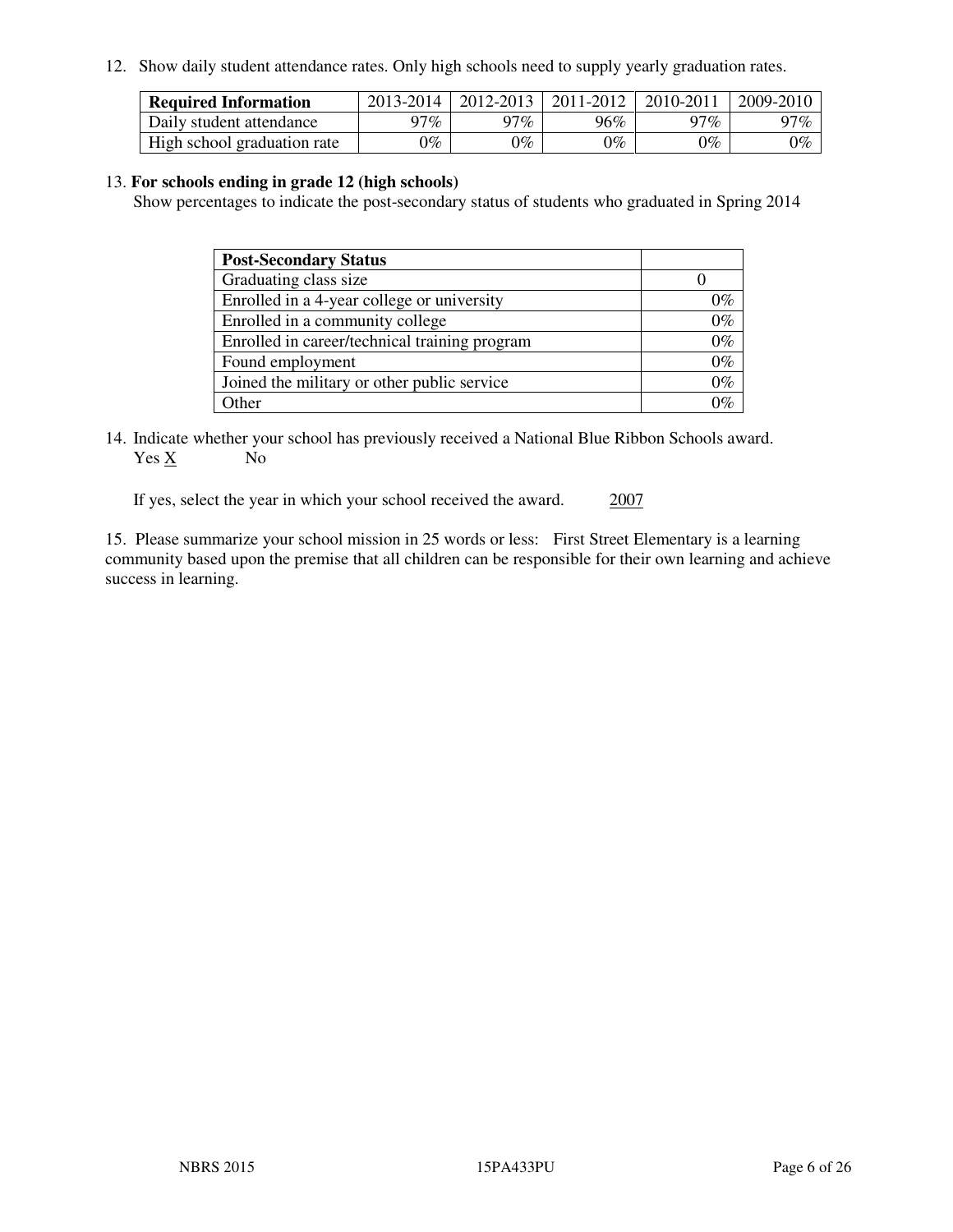# **PART III – SUMMARY**

From the outside, we are a small neighborhood school located in Canonsburg, Pennsylvania. Built in 1924, First Street Elementary is the third largest elementary school in the Canon McMillan School District. Our school community consists of 14 classroom teachers, two learning support teachers, two reading support teachers, a guidance counselor, a nurse, and two paraprofessionals. We educate, encourage, and safeguard 297 students daily. As a true neighborhood school, 60% of our children are walkers and also serving as a Title One school, we provide free or reduced breakfast and lunch to 41% of our students. As a school community, we take great pride in greeting each student on a daily basis with a smiling face and a warm "good morning."

A cornerstone of the neighborhood, First Street Elementary School provides both tradition and a sense of community to the families of our students. Many of our children's parents and grandparents have attended this same school over the years. The support given to our students by the school's community is extraordinary. Families line the streets to watch their children parade around the block for the annual Halloween parade. They come early to wait at the door to be admitted for Open House and holiday concerts. Parents sign up as homeroom helpers and to volunteer in our Helping Hands program. Community partnerships are vital and an integral part of First Street. Each year the local Blind Association sends visitors to talk to our fourth grade students and the local Lions Club provides dictionaries to our third graders every fall. Because the safety and security of our children is of the utmost importance, we partner with our local police and fire departments. The fire department makes a yearly visit to teach fire safety and provide smoke alarms to families that do not have them. And, our community police department does daily walkthroughs, often interacting with students and staff.

As stated in our vision statement, First Street Elementary "is a learning community based upon the premise that all children can achieve success in learning." To help insure success, extended day kindergarten is provided for qualifying kindergartners to help some children get the needed additional practice. For struggling learners, our after-school tutoring program provides re-teaching and reinforcement for students who need it. As enrichment, to challenge students, they can participate in programs and competitions such as Battle of the Books, the annual Spelling Bee, and Odyssey of the Mind, which is a student based program that encourages problem-solving through experimentation.

Meeting the needs of the 21st century digital learner, students have the latest technology at their fingertips. Each classroom is outfitted with an interactive whiteboard, five computers, and multiple iPads. In addition, Google Chromebooks are available for classroom use as well.

Prizes are awarded to students who read and successfully complete Accelerated Reader tests which continue to motivate children to become readers. The entire school is involved in encouraging our third and fourth graders to do their best on the PSSA (Pennsylvania's annual state assessment). Classroom doors and hallways are decorated. A celebration breakfast is prepared and the students taking the test are honored. They know that we all believe in them and know that they will do their very best, because that is how they were taught.

Children are unable to learn if they are hungry or cold. We have many programs in place to provide for the children who come from low socio-economic households. Blessings in a Backpack, a nonprofit organization, provides food to about 75 of our students who might otherwise go hungry over the weekends. Every Christmas, food and gifts are collected and purchased so that all of our children have a wonderful holiday season. We provide boots, coats, and even eye glasses to any student in need.

Every day at First Street our morning announcement begins with, "Good Morning, Blue Ribbon School!" In 2007, First Street was honored and humbled by receiving The National Blue Ribbon Award for Achievement. The honor as being distinguished as a Blue Ribbon school has given our staff and students a sense of pride and the knowledge that with hard work they will achieve their goals. A banner hangs across the front of the building to let everyone that passes by know that although we are the oldest building in the district, great things continue to happen daily. Our students are given the best the teachers have to give and in return consistently strive to overcome obstacles and reach for higher levels of academic success. At First Street, we know that we are a Blue Ribbon school, and we are proud that others know it too.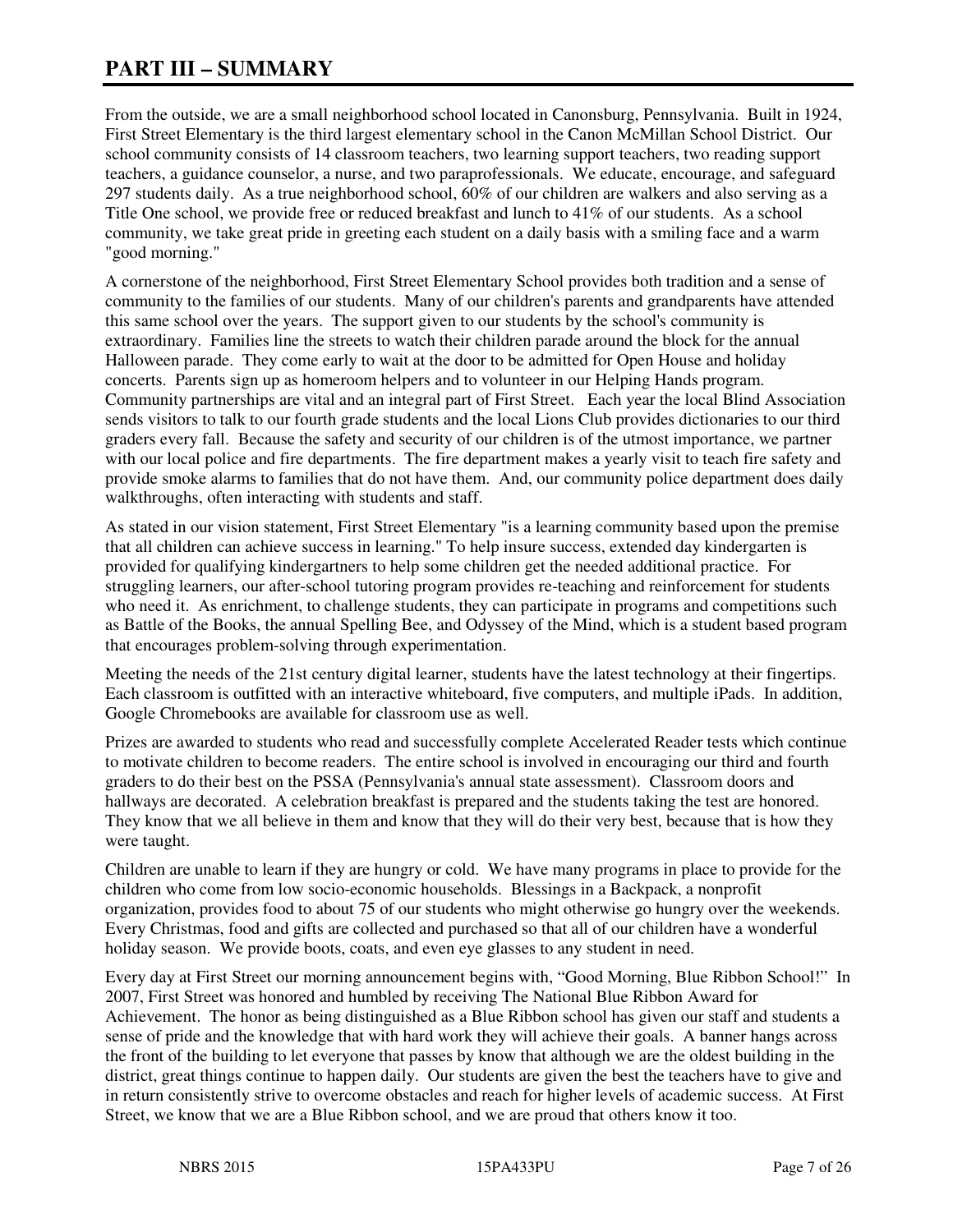#### **1. Core Curriculum:**

First Street Elementary School follows a rigorous, age-appropriate curriculum based on the PA Core Standards. The four core subjects language arts, mathematics, science, and social studies are designed to promote higher order thinking skills to enrich student's learning style through the use of differentiated instruction. Through our curriculum and instruction, we facilitate student learning so that every child is continually encouraged to reach his or her highest potential.

The goal of the Language Arts curriculum is to develop life-long readers who can engage in rich learning experiences through their interaction with the text. We believe that reading and writing set the foundation for learning across core subject areas and throughout students' lives beyond the classroom. Our Language Arts curriculum encompasses phonemic awareness, phonics, vocabulary development, reading fluency, and reading comprehension, which are the five essential components needed for effective reading instruction. Our district is currently in the process of transitioning from the Scott Foresman Language Arts basal reading and writing series to Benchmark Literacy, from Benchmark Education Company, a balanced literacy instructional approach. Balanced literacy is a reading and writing workshop approach that draws heavily from research regarding scaffolding and placing students in their instructional level. During the reading workshop, children are grouped based upon their reading levels and work in literacy stations. Because each child interacts with texts at his or her instructional level, students receive challenging and interesting text experiences, which promote higher levels of motivation. The instructional components of balanced literacy include assessment, interactive read-alouds, shared reading, differentiated small-group guided reading, independent reading, and word study. Throughout the curriculum, students interact with the text using various reading strategies (e.g. drawing conclusions, analyzing story elements, making inferences, etc.), and are exposed to different genres. During writing workshop, students are guided through the steps of the writing process utilizing powerful mentor texts, peer interactions, teacher conferences, and shared discussion time. Through the writing curriculum the goal is to help students shape their written voice to develop into young authors who are enthusiastic about sharing their masterpieces with others.

The Mathematics curriculum is written to develop and support mathematical thinking through questioning. It progresses through the grade levels, spiraling to include all mathematical practices based on PA Core standards. The challenging curriculum includes a variety of mathematical concepts in Critical Areas: operations and algebraic thinking, geometry, measurement and data, numbers and operations in base ten, as well as numbers in operations with fractions. Problem solving occurs within the curriculum in each Critical Area, where students show strategies, reasoning and proof, which allow for a connection with math across the curriculum. With the use of the Houghton Mifflin Harcourt series, Go Math, students are able to navigate through the PA Core Standards at every grade level with rigorous learning in each Critical Area, where domains and clusters are integrated throughout. The math series also compliments First Street's use of the Response to Intervention program. The implementation of the math curriculum at First Street Elementary School has been successful due to the use of differentiated instruction.

The science curriculum exposes students to a hands on and inquiry-based approach to learning. The elementary level primarily utilizes Science Matters kits, which have been developed by the National Science Resource Center. Throughout the curriculum, students work together to explore the areas of life, physical, and earth sciences. Students investigate scientific topics using problem solving and critical thinking skills. Furthermore, students have an opportunity throughout the year to use technology and reference materials to enhance their understanding and ability to conduct research.

The heart of our social studies curriculum at all elementary grade levels begins with an understanding of community life. As the year progresses, students gain a greater understanding of the various facets of social studies including geography, government, history, and civics. Students are further enriched through exposure to current events, which provide additional nonfiction reading opportunities due to the increased rigor of the PA Core Standards. Through the standards based curriculum, students use research and projects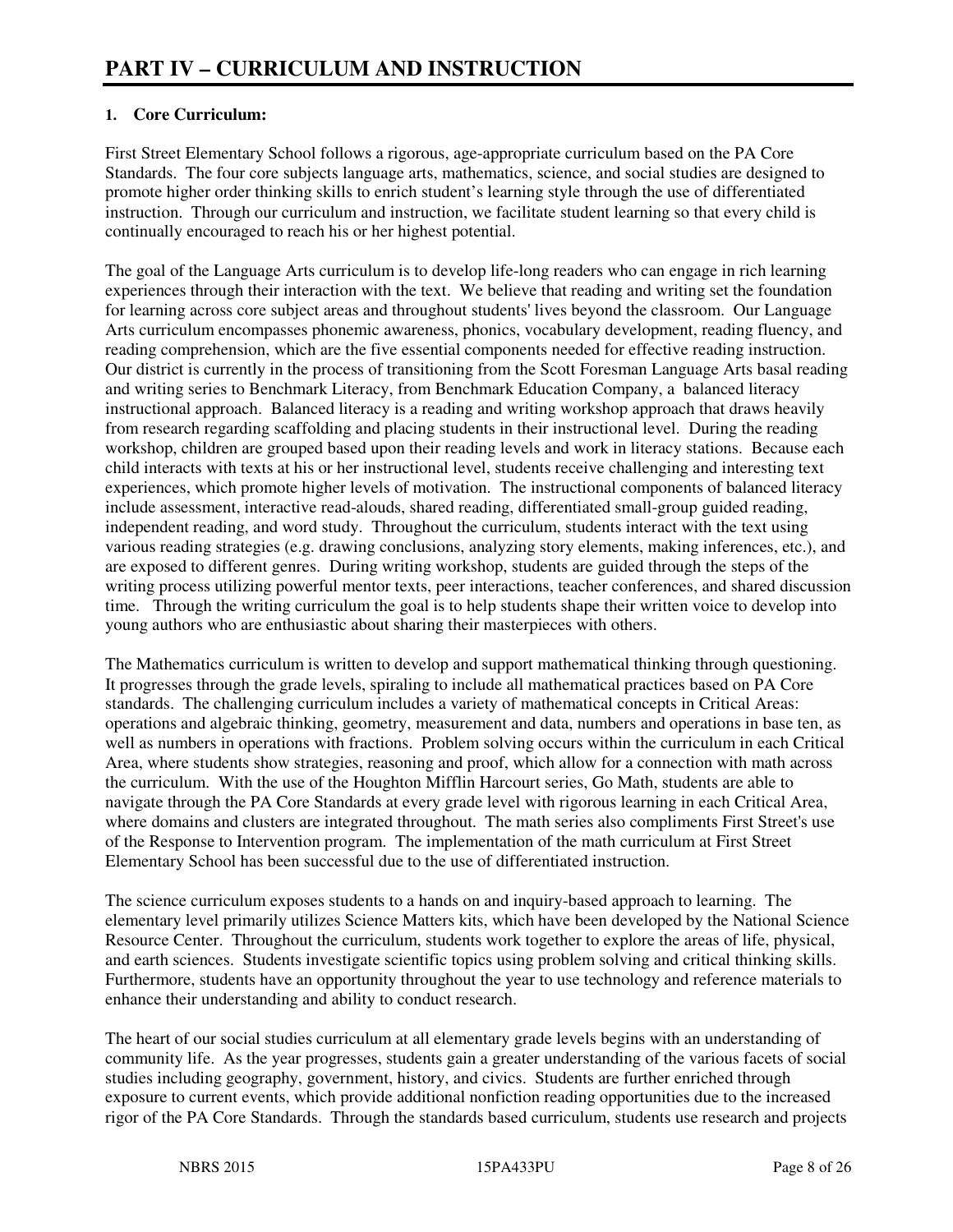to help them reach their learning objectives. Students' understanding of the community, history, and the world around them give them the tools to help them to them to become contributing members of society.

#### **2. Other Curriculum Areas:**

Developing the whole child is whole-heartedly at the center of our K-4 related arts programming. At First Street Elementary School, students in grades K-4 participate in related arts programming. Students receive weekly instruction in art, library, music, and physical education. Interested students also have more advanced opportunities, including: chorus, band, and art enrichment. These courses offer experiences to foster and nurture blossoming talent and skills in the arts.

In physical education, students employ a variety of fine and gross motor skills with an aim to develop physical fitness, safety, and overall wellness. Through the Physical Education Department, students participate in Jump Rope for Heart, which benefits the American Heart Association and an annual schoolwide field day held at the high school stadium. Research compiled and presented by the physical education teachers in the district has led to teachers at First Street embracing the idea of "brain breaks" which focuses on each classroom providing brain breaks throughout the day to get students moving, re-energized, and more engaged in learning. Once a month, the school holds a Wellness Day, where students and staff wear tennis shoes and take a guided fitness walk through the neighborhood or participate in fitness activities in their classrooms during the school day.

In art class, students discover a variety of media. The art teacher collaborates with classroom teachers and often plans projects relating to the classroom curriculum areas. There are art displays maintained and updated by the art teacher regularly showcasing the students' work. Students keep a portfolio of their projects and their best pieces of work are chosen each spring for an art fair at the high school.

Music class gives children the opportunity to experience many different genres of music, allowing them to gain exposure to many cultures of the world. Students sing, play instruments, read music, and move about the room in nearly every music class. Third graders are all given the opportunity to apply their knowledge by playing recorders. Each year, the whole school participates in a holiday concert, given to a full house, filled with family and community members. In the spring the chorus and band perform a second concert for friends and family in the evening.

The school library offers many resources for the students and staff. Students participate in a weekly library class where alphabetical order, genres, and the Dewey Decimal System are all taught. Students select a book to read each week to check out from the library. The First Street Media Specialist works closely with the Frank Sarris Public Library, a brand new state of the art library in downtown Canonsburg, to provide opportunities for Literacy Nights and summer reading programs for the students of First Street Elementary School.

Along with the classroom instruction in the arts, students also have access to a school counselor. The comprehensive guidance program addresses students' needs in three domains: academic, career, and personal/social. The guidance curriculum at First Street Elementary helps students acquire behaviors, knowledge, and skills that contribute to effective learning in school and across their lifespan, helping them to become contributing citizens. The delivery of these programs occurs on an individual basis, in small groups, and in classroom whole group lessons. This helps to establish a school environment that values relationships as well as supporting students to help them meet with success as they tackle the demands of the rigorous academic curriculum. On-going communication and collaboration with staff, students, families, and outside resources is an essential component of our school's mission statement and the guidance department.

The school nurse is available daily to help assess, educate and attend to student and staff medical needs that may arise. She is also responsible for administering medications prescribed by doctors to be sure the students are healthy and able to learn and screening students yearly. The nurse provides classroom instruction on health and hygiene and teaches the 4th grade maturation classes to boys and girls each spring. The nurse provides training to the staff on health topics including: Epipen and glucagon administration, and seizures.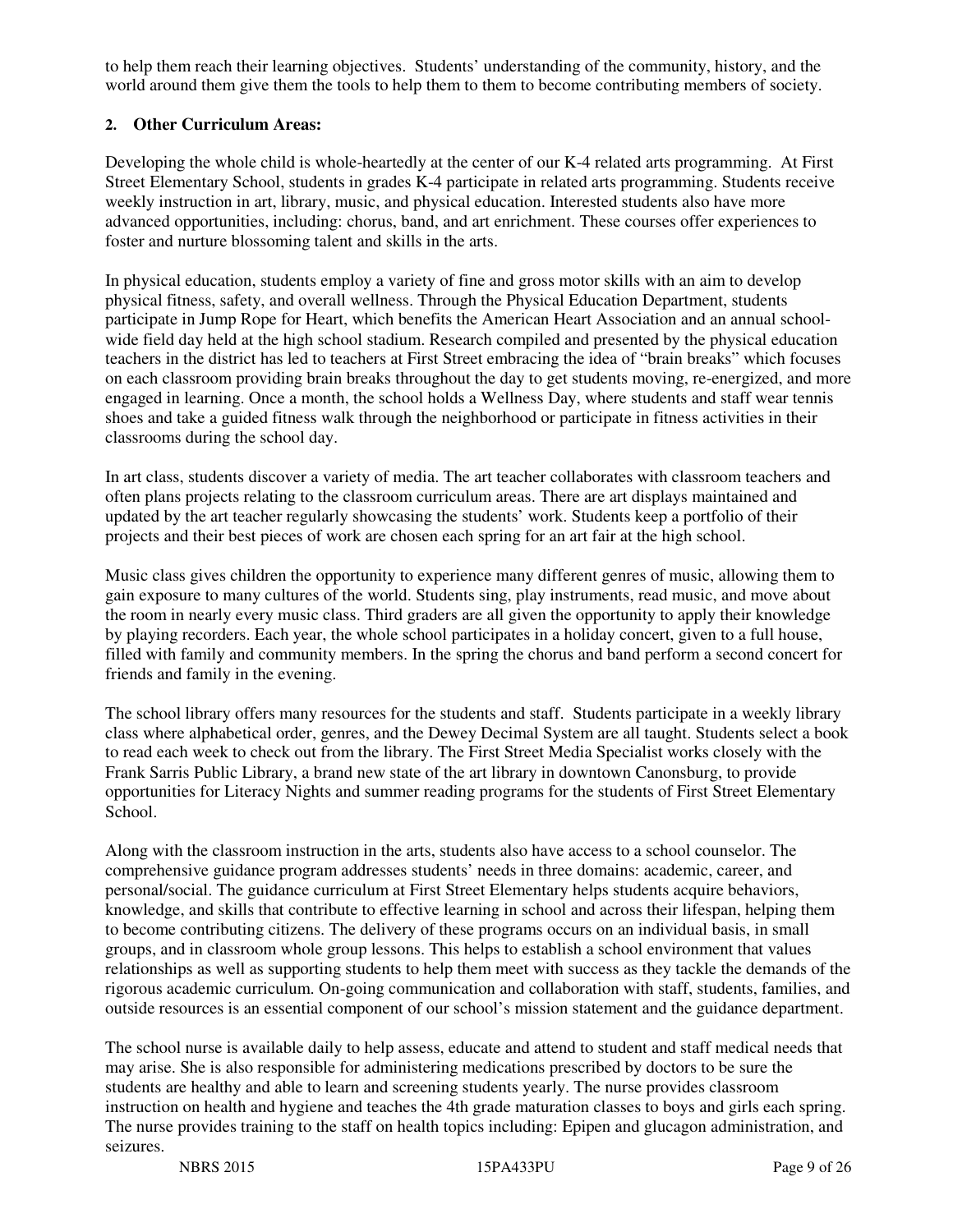#### **3. Instructional Methods and Interventions:**

First Street Elementary School completes benchmark assessments with all students three times a year to be able to organize students in groups for Response to Intervention and to give teachers a picture of what students need instructionally to be able to be successful in their classrooms. The district utilizes Dibels Next, Easy CBM, and Benchmark Assessment for all students. First Street also utilizes PAST and STAR to help get data for our Title One reading program.

The Well-Check process, an intervention model used to recognize at-risk behaviors, is in place as part of Response to Intervention. A team collaborates on specific students who demonstrate a need in the classroom. Student strengths and needs are closely examined and discussed. Various interventions are put in place by the team members to best meet each individual student's needs.

As part of Tier 1 intervention, flex grouping occurs on a daily basis. Tier 2 instruction utilizes the Fundations and Leveled Literacy Intervention (LLI) programs for students at the kindergarten and first grade level who qualify for reading support and are not making progress with tier 1 instruction. They are instructed by a Reading Specialist 3-4 days a week. Reading Recovery is utilized to remediate the lowest scoring 1st grade students, one-on-one. Based on data collected daily and analyzed, this program has been successful for 80% of students who participated in it. Students that exit that program are often reading at grade level which enables them to read grade level material without support.

When students are not reaching their full potential in third and fourth grade, as part of Tier 2 instruction, the reading specialist works with a small group of students for additional guided reading to remediate deficits that students are displaying in the five main areas of reading. Tier 3 students participate in direct instruction lessons taught by a certified learning support teacher. An alternate reading curriculum, SRA Reading Mastery, and an alternate math curriculum, McGraw Hill Connecting Math Concepts, are used with these students. Also, a sensory room is available for students who display a need for a specific sensory diet prescribed by our Occupational Therapist.

All of the above interventions are designed to move students towards performing on grade level with their peers. The students are provided with ample practice and re-teaching opportunities to help ensure mastery of skills and concepts.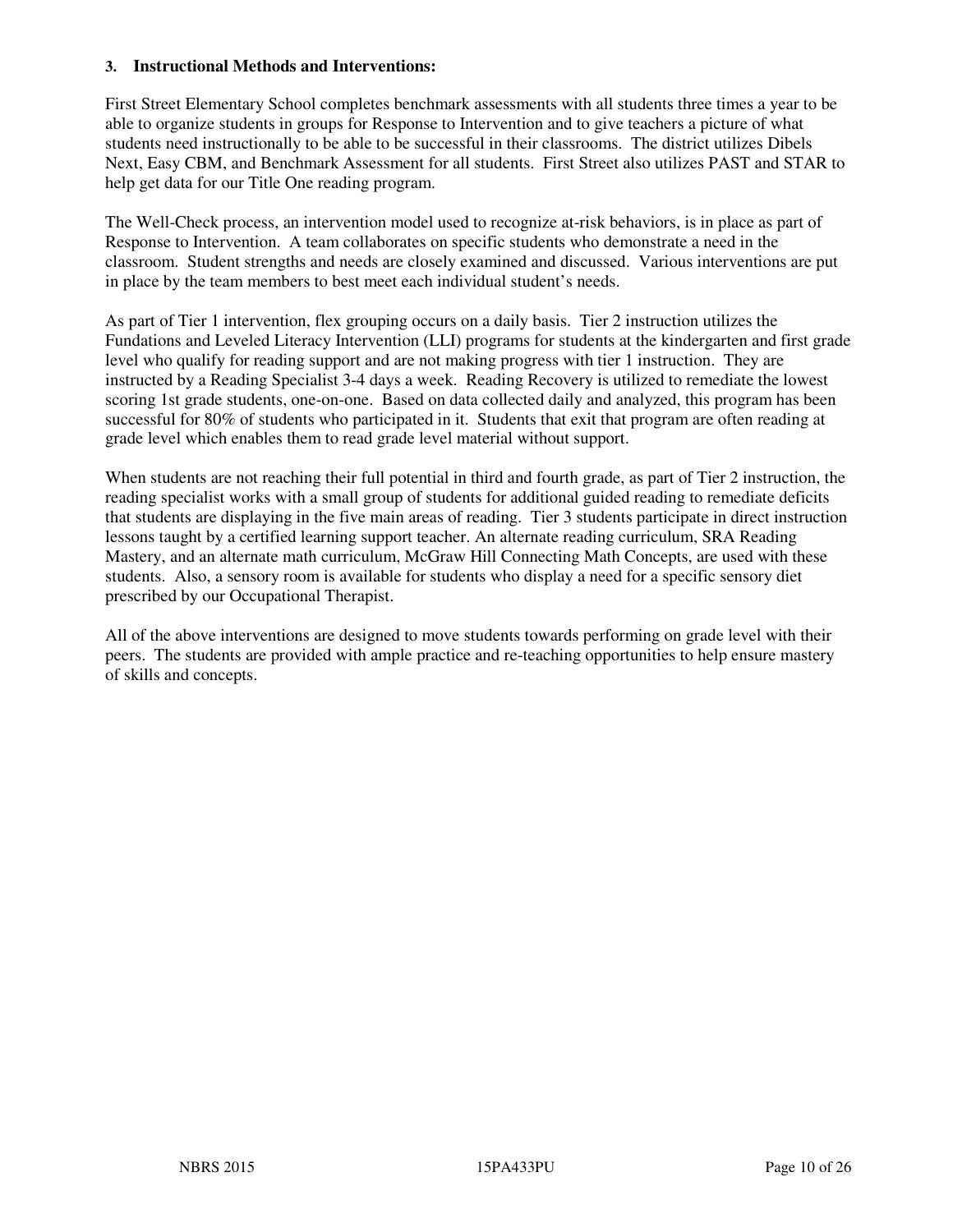#### **1. Assessment Results Narrative Summary:**

From 2009 – 2014, First Street Elementary met AYP standards consecutively from 2009 – 2013. In Grade 3, student scores from 2009 – 2013 ranged from 100% proficiency to 97% proficiency on the Mathematics PSSA tests. Grade 4 PSSA Mathematics scores ranged from 93% to 100% proficiency. Reading scores on the PSSA test for Grade 3 ranged from 88% to 98% proficiency, and Grade 4 scores on the PSSA test ranged from 87% to 100% proficiency. Students consistently scored high in both Mathematics and Reading over the five year period.

Upon reviewing the scores and subgroups, it is evident that there are gaps in the test scores of the economically disadvantaged students. As a school, we did reflect on the scores for the African American subgroup even though it was not a large enough number of students to be a counted subgroup.

We have an after-school tutoring program that runs from January-April for students that qualify. The majority of students that qualify for tutoring are in the economically disadvantaged category and some fall in the African American subgroup as well. There has been a change in reading curriculum, which is being phased in over two school years. An instructional reading level on students is found and students are grouped based on their level. This is best practice and research-based to show the most significant gains with students.

One of the key elements to support academic, social, and emotional growth is the Response to Instruction and Intervention (RtII) process. Using past data from collaborative well-check meetings, teachers provide accommodations and differentiated instruction to address students' needs. Differentiated instruction is not only implemented daily in the regular classroom, but teachers also create flexible groups for Reading and Math across the grade level and within their classrooms depending on the grade level.

#### **2. Assessment for Instruction and Learning and Sharing Assessment Results:**

First Street utilizes data from a variety of formative, summative, and benchmark assessments. The individual academic needs of students are monitored to provide optimum learning activities to help to minimize the achievement gap. This also allows teachers to flexibly group students and have them work within instructional level groups in their classrooms. Educators obtain data from the following assessments and data systems: DIBELS Next, Easy CBM, STAR Reading Program, Accelerated Reader, Performance Tracker, Benchmark Literacy Pre/Post Tests, Fountas and Pinnel Benchmark Assessments. There are also curriculum-based assessments that are created by the teachers to assess the skills and progress of students. The data is tracked and distributed to administrators, teachers, and parents. The reading specialists create a spreadsheet for each grade level, allowing teachers to create groups and help students get needed interventions and re-teaching opportunities within the school setting.

Performance Tracker is a computer program which houses all of the student data for the entire district. The purpose of this program is for teachers and administrators to easily access and track student performances on school wide assessments. Stored data is shared among educators to allow them to collaboratively create learning groups and lessons. This allows teachers to establish differentiated flexible groups in which skills are able to be re-taught, reinforced, or enriched.

Engaging families by providing accurate academic information about their child is a key component in increasing achievement and equalizing opportunities for all students to improve. Parents are provided with progress reports, report cards, and are invited to participate within the RTII process, IEP meetings and yearly conferences. The Powerschool computerized portal utilized by the district provides parents with daily access to all assessments and grades for their child. Student work is chronicled via student portfolios and is shared with parents at an event each Spring as well.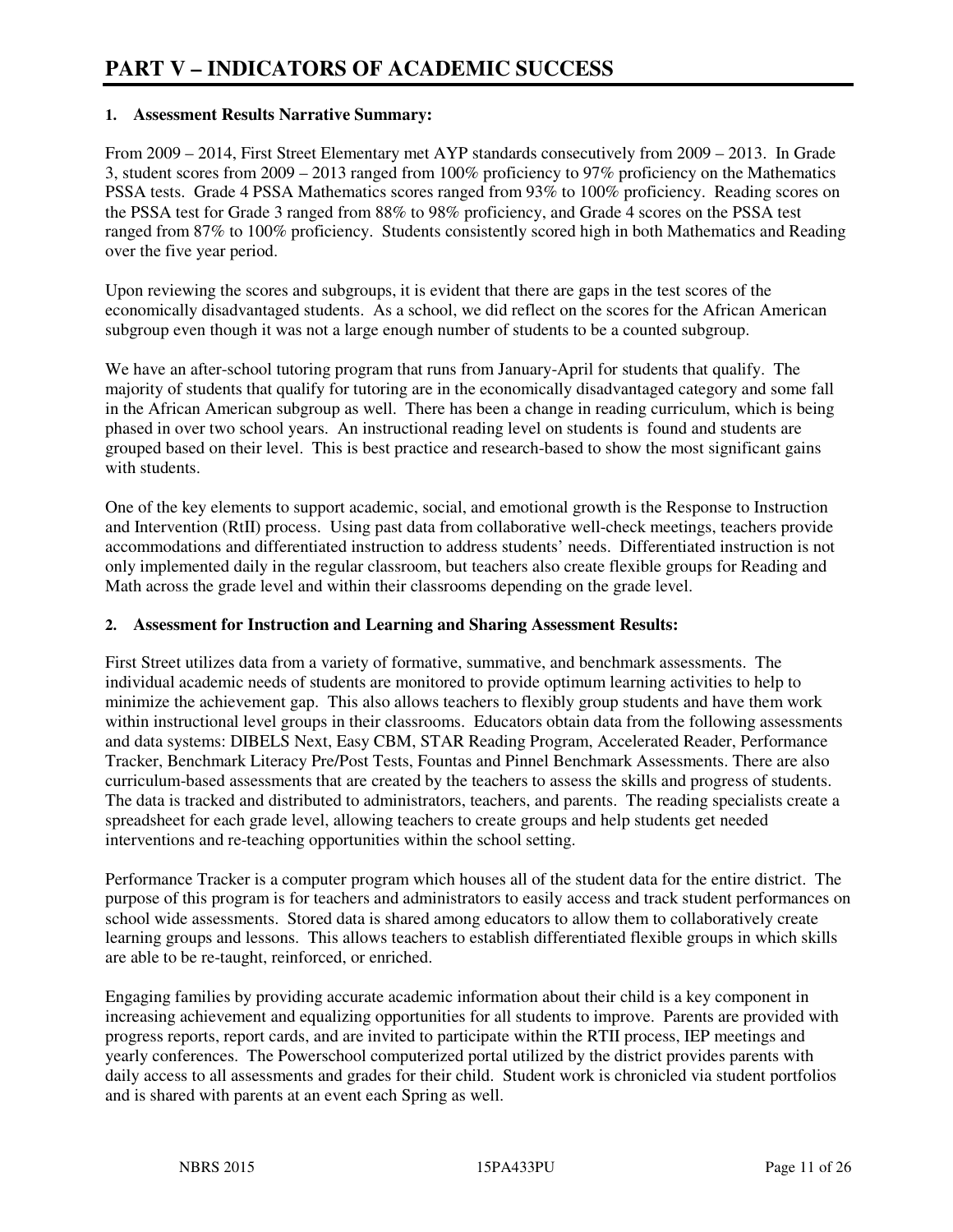#### **1. School Climate/Culture**

At First Street Elementary, the staff strives to make a difference for each child and family in our school community. Our goal is to make a difference each day for one child, one family, or one other staff member. Because of the hard work the staff does on behalf of children, the community and parent group actively support the school and its programs. This year, PFA members and First Street students literally rolled out the red carpet to welcome back teachers on the first in-service day, which made the teachers feel like super stars, giving them a deep sense of value for what they have and will accomplish with their students.

The students are at the core of our work and teachers and staff are constantly looking for ways to engage and motivate them. Our teachers bring their passion for teaching and learning in to the classrooms by creating opportunities for students to actively engage in the content and curriculum. Teachers also feel that the students are important contributors to the learning process and work hard to implement strategies that have students cooperatively learning and making connections between curricular areas and their outside world.

The culture is defined by the relationships that are built. Students and families collaborate with teachers to strengthen the programs and supports available to the children each day. There is ongoing trust and open communication between the principal, teachers, and families. By having an open line of communication, student needs are met and a true partnership is formed and fostered. There is a sense of trust between the community and the school allowing for respect and teamwork to happen on an ongoing basis.

The reading specialists also offer many additional ways for all students to get involved in reading and foster a love of books throughout their school day. We also have chorus, band, art enrichment, and Odyssey of the Mind teams that offer students additional learning opportunities and ways to express themselves creatively. Through a variety of available opportunities for students, we strive to build a lifelong love of learning. With hard work and dedication students benefit from an individualized learning environment.

The climate and culture of First Street Elementary School fosters an environment where growth and continuous improvement are the focus. A love of learning is fostered through personalized experiences filled with enthusiasm, respect, and open inquiry with a student-centered focus.

#### **2. Engaging Families and Community**

 Engaging families by providing accurate academic information about their child is a key component in increasing student achievement and equalizing opportunities for all to improve. Powerschool, a computerized portal provides parents with daily access to all assessments completed and information about student grades and attendance. Student work is chronicled via student portfolios and is shared with families during our annual Portfolio Day held at the end of each school year. Many teachers send home a newsletter at the end of each week to discuss curriculum, upcoming events, and announcements. The district's website www.cmsd.k12.pa.us is another portal for providing school information. Appropriate academic achievements and other school related information are all posted on this website. The school also utilizes Twitter to communicate with families. Tweets about school activities and events are sent to followers regularly.

Many local businesses have sponsored the Blessings in a Backpack program at First Street providing a backpack of food for qualifying students each weekend of the school year. The third grade students also annually host a food drive during the month of January. Our school is closely connected with the local branch of the Salvation Army. Twenty-four students participated in a Project Bundle-up event with the Pittsburgh Penguins in the fall. They also provide backpacks with school supplies and Christmas items for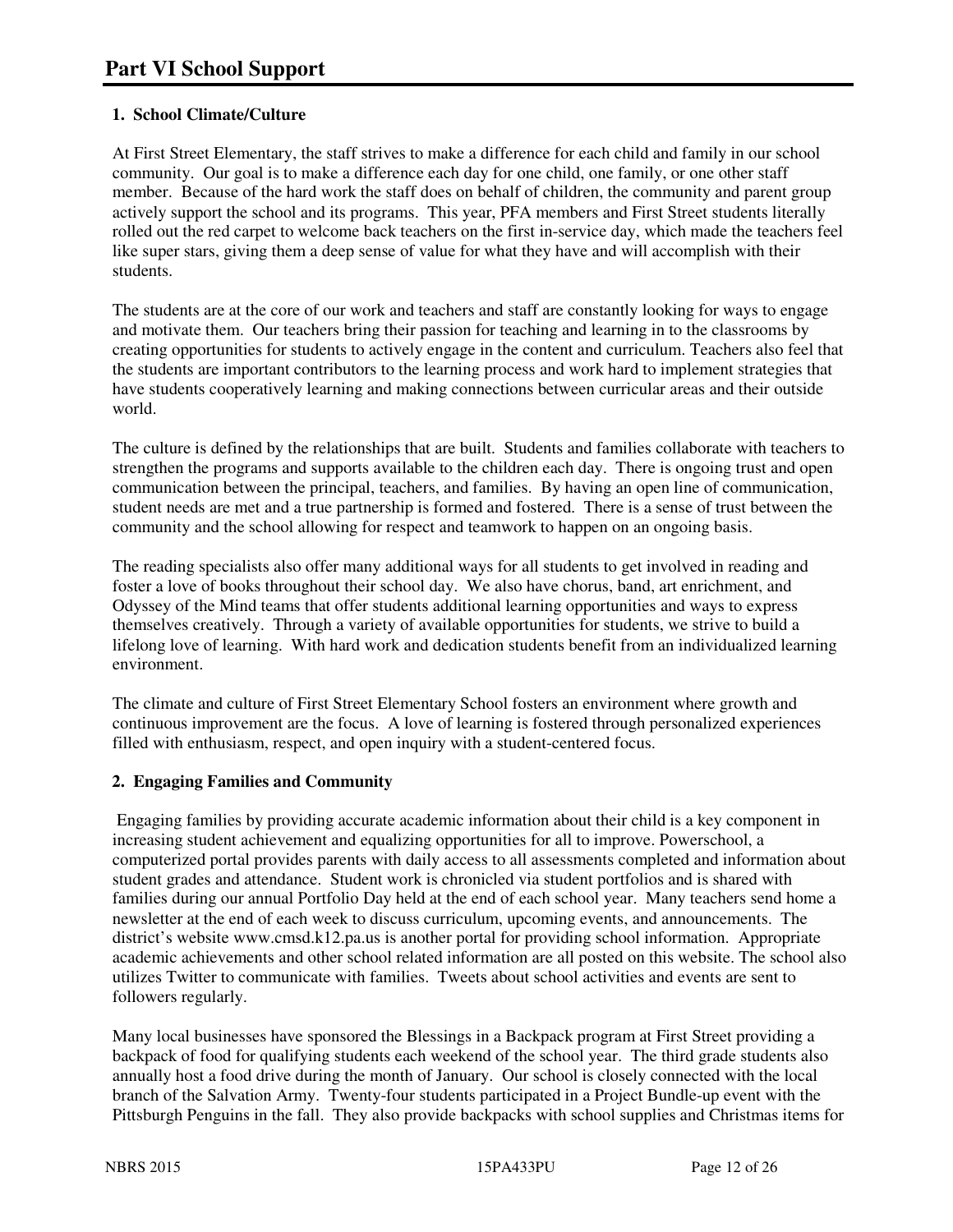many families in the school community. Many of our teachers volunteer at their red kettles during the holiday season.

First Street has an extremely active Parent-Faculty group. They provide educational programs throughout the year, three bookfairs, and multiple family fun nights. They also sponsor field trips allowing students to go to a curriculum related visit out in the community each year. The district also hosts monthly parent council meetings with representatives from each school. Families, community members, and school personnel get involved in an annual literacy event at the local library. Some special events showcasing literacy throughout the school year are Guest Reader Day, Veteran's Day Reading Event, Battle of the Books, Summer Bowling Club, Summer Library Punch Card Program, and Wild Things Night at the Ballpark. Tanger Outlets awarded First Street a grant that provided over 1,000 books for our book nook last school year. Some of our neighboring restaurants donate coupons to motivate our students to meet their reading goals. Parent and community involvement is an intricate part of our school, which provides activities to enhance social, as well as academic endeavors.

#### **3. Professional Development**

The district has extensive opportunities for professional development throughout the school year to help teachers grow and remain lifelong learners. Monthly after-school professional development sessions, which are building based are held. These offer teachers an opportunity to learn about new initiatives, technology, research-based instructional practices, the school-wide positive behavior support plan, safety and security, parent communication, and building-based activities are held. These are attended by all teachers. Often teachers lead the learning for their colleagues.

At First Street Elementary we also hold monthly grade level team meetings prior to the start of the school day. Using past data from our collaborative well-check meetings through the Response to Intervention and Instruction process, the principal establishes a school-wide focus each year for improvement. By looking at the data from the RtII meetings, our goal is to address the issues that teachers are bringing to the team as the ones that are impacting them the most in their classrooms. This in turn helps teachers to be supported because they are equipped to handle these issues more effectively and strategically after having training about them. Last year's focus was dedicated to the major shifts in ELA instruction and literacy instruction in relation to implementation of the PA Core. This year's focus is student engagement and motivation and is centered around the book Teach Like A Pirate: Increase Student Engagement, Boost Your Creativity, and Transform Your Life as an Educator by Dave Burgess. The application of the strategies and teachings is always in the forefront of the discussion at these meetings.

The First Street Elementary teachers also receive professional development through our seven district inservice days and two early dismissal days which take place in a district wide setting or within the individual schools, and focus on educational topics and district initiatives. There are also opportunities for teachers and administrators to attend professional development opportunities provided outside of the school districts by agencies and organizations in their respective subject areas.

All of these professional development opportunities enhance our schools professional development efforts and therefore contribute to the growth of our students and success of our instructional practices. By offering a variety of professional development opportunities for teachers and staff, an environment where growth and continuous improvement is fostered. This allows students to get a constantly improving instructional experience where teachers are giving their renewed best daily.

#### **4. School Leadership**

The Canon-McMillan School District has a strong educational leadership team consisting of a Superintendent, Assistant Superintendent, K-12 Director of Curriculum and Instruction, Director of Special Education, Special Education Coordinator, eleven principals, and three assistant principals. Monthly administrative meetings are held to discuss overall district information that concerns all of the departments including Maintenance, Transportation, Technology, Business and Finance, Human Resources, Athletics,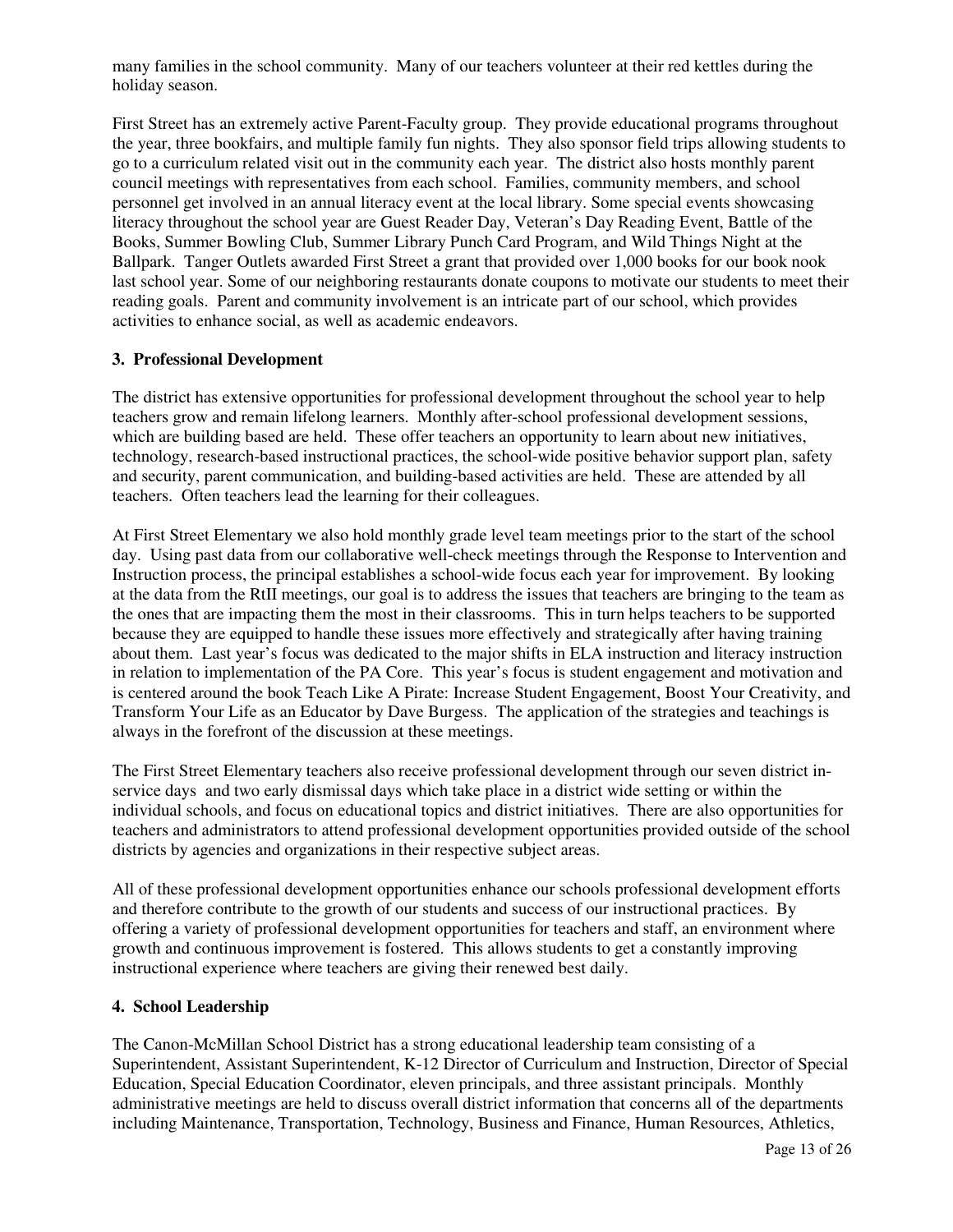Special Education, and the principals of the various schools. After the monthly administrative meeting, there is a leadership meeting where the principals, Assistant Superintendent, and Director of Curriculum and Instruction meet to discuss instruction and learning within the district. These meetings are important for consistency across the district. Canon-McMillan School District is a PIL approved provider so at these meetings, there are often trainings and PIL activities as well.

Each principal in the school district has an instructional focus area that contributes to the entire K-12 programming. This has created a way for the principals to focus their own professional growth and learning and help to plan consistent and focused learning opportunities for teachers within the district for in-service days. Many of the leadership roles are assigned based on the principal's background knowledge in various educational areas.

Although the seven elementary buildings have consistency in many areas, there is the autonomy through individual building leadership to focus teacher learning and to be an instructional leader at the building level. Each building looks at their individual data and creates a school improvement plan based on the needs that are assessed through reflection and data interpretation. The action steps that are created are then put in to place so that areas of need or weakness can be improved on depending on the individual building and the students there.

The district as a whole operates with a mindset focused on reflection and continuous growth as the key. People within the organization have the freedom of creativity and the responsibility to make decisions based on the children that are in their charge to educate. As a district, we preserve our core values and purpose while working to adapt to an ever changing world.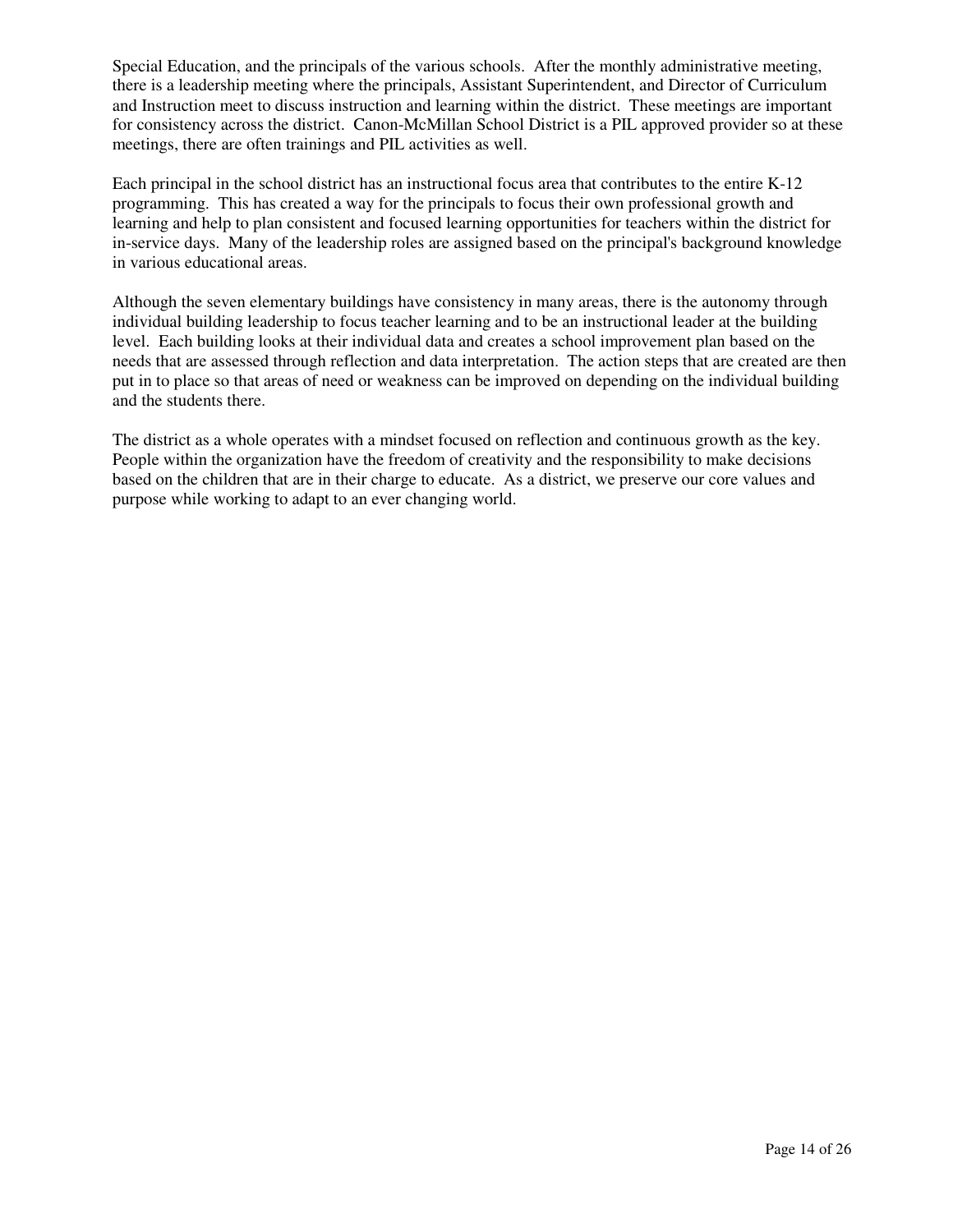### **STATE CRITERION--REFERENCED TESTS**

| <b>Subject:</b> Math                           | <b>Test: PSSA</b>                    |
|------------------------------------------------|--------------------------------------|
| <b>All Students Tested/Grade: 3</b>            | <b>Edition/Publication Year: N/A</b> |
| <b>Publisher:</b> Data Recognition Corporation |                                      |

| School Year                                    | 2013-2014        | 2012-2013      | 2011-2012        | 2010-2011      | 2009-2010      |
|------------------------------------------------|------------------|----------------|------------------|----------------|----------------|
| Testing month                                  | Mar              | Apr            | Mar              | Mar            | Apr            |
| <b>SCHOOL SCORES*</b>                          |                  |                |                  |                |                |
| Satisfactory academic                          | 97               | 98             | 97               | 98             | 100            |
| performance and above                          |                  |                |                  |                |                |
| Superior academic                              | 75               | 73             | 83               | 66             | 80             |
| performance                                    |                  |                |                  |                |                |
| Number of students tested                      | 63               | 48             | 64               | 41             | 51             |
| Percent of total students tested               | 100              | 100            | 100              | 100            | 100            |
| Number of students tested with                 |                  |                |                  |                |                |
| alternative assessment                         |                  |                |                  |                |                |
| % of students tested with                      | $\boldsymbol{0}$ | $\overline{4}$ | $\boldsymbol{0}$ | $\overline{2}$ | $\overline{4}$ |
| alternative assessment                         |                  |                |                  |                |                |
| <b>SUBGROUP SCORES</b>                         |                  |                |                  |                |                |
| 1. Free and Reduced-Price                      |                  |                |                  |                |                |
| Meals/Socio-Economic/                          |                  |                |                  |                |                |
| <b>Disadvantaged Students</b>                  |                  |                |                  |                |                |
| Satisfactory academic                          | 100              | 100            | 90               | 92             | 100            |
| performance and above                          |                  |                |                  |                |                |
| Superior academic                              | 54               | 58             | 80               | 46             | 62             |
| performance                                    |                  |                |                  |                |                |
| Number of students tested                      | 24               | 17             | 20               | 13             | 21             |
| 2. Students receiving Special                  |                  |                |                  |                |                |
| <b>Education</b>                               |                  |                |                  |                |                |
| Satisfactory academic                          |                  |                |                  |                |                |
| performance and above                          |                  |                |                  |                |                |
| Superior academic                              |                  |                |                  |                |                |
| performance                                    |                  |                |                  |                |                |
| Number of students tested                      |                  |                |                  |                |                |
| 3. English Language Learner<br><b>Students</b> |                  |                |                  |                |                |
| Satisfactory academic                          |                  |                |                  |                |                |
| performance and above                          |                  |                |                  |                |                |
| Superior academic                              |                  |                |                  |                |                |
| performance                                    |                  |                |                  |                |                |
| Number of students tested                      |                  |                |                  |                |                |
| 4. Hispanic or Latino                          |                  |                |                  |                |                |
| <b>Students</b>                                |                  |                |                  |                |                |
| Satisfactory academic                          |                  |                |                  |                |                |
| performance and above                          |                  |                |                  |                |                |
| Superior academic                              |                  |                |                  |                |                |
| performance                                    |                  |                |                  |                |                |
| Number of students tested                      |                  |                |                  |                |                |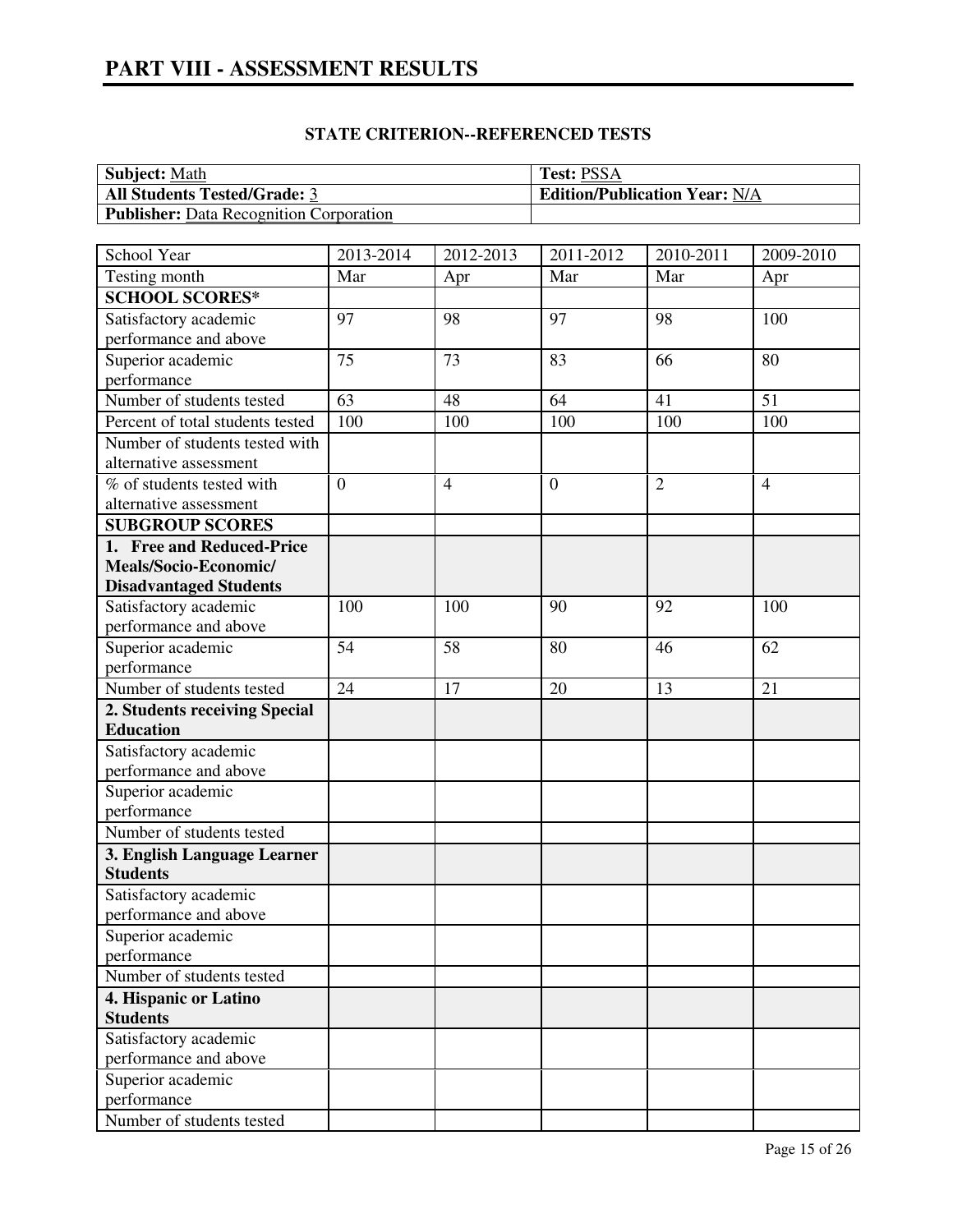| School Year                      | 2013-2014 | 2012-2013 | 2011-2012 | 2010-2011 | 2009-2010 |
|----------------------------------|-----------|-----------|-----------|-----------|-----------|
| 5. African-American              |           |           |           |           |           |
| <b>Students</b>                  |           |           |           |           |           |
| Satisfactory academic            |           |           |           |           |           |
| performance and above            |           |           |           |           |           |
| Superior academic                |           |           |           |           |           |
| performance                      |           |           |           |           |           |
| Number of students tested        |           |           |           |           |           |
| <b>6. Asian Students</b>         |           |           |           |           |           |
| Satisfactory academic            |           |           |           |           |           |
| performance and above            |           |           |           |           |           |
| Superior academic                |           |           |           |           |           |
| performance                      |           |           |           |           |           |
| Number of students tested        |           |           |           |           |           |
| 7. American Indian or            |           |           |           |           |           |
| <b>Alaska Native Students</b>    |           |           |           |           |           |
| Satisfactory academic            |           |           |           |           |           |
| performance and above            |           |           |           |           |           |
| Superior academic                |           |           |           |           |           |
| performance                      |           |           |           |           |           |
| Number of students tested        |           |           |           |           |           |
| 8. Native Hawaiian or other      |           |           |           |           |           |
| <b>Pacific Islander Students</b> |           |           |           |           |           |
| Satisfactory academic            |           |           |           |           |           |
| performance and above            |           |           |           |           |           |
| Superior academic                |           |           |           |           |           |
| performance                      |           |           |           |           |           |
| Number of students tested        |           |           |           |           |           |
| 9. White Students                |           |           |           |           |           |
| Satisfactory academic            | 96        | 100       | 98        | 94        | 100       |
| performance and above            |           |           |           |           |           |
| Superior academic                | 82        | 79        | 84        | 72        | 95        |
| performance                      |           |           |           |           |           |
| Number of students tested        | 50        | 36        | 49        | 32        | 41        |
| 10. Two or More Races            |           |           |           |           |           |
| identified Students              |           |           |           |           |           |
| Satisfactory academic            |           |           |           |           |           |
| performance and above            |           |           |           |           |           |
| Superior academic                |           |           |           |           |           |
| performance                      |           |           |           |           |           |
| Number of students tested        |           |           |           |           |           |
| 11. Other 1: Other 1             |           |           |           |           |           |
| Satisfactory academic            |           |           |           |           |           |
| performance and above            |           |           |           |           |           |
| Superior academic                |           |           |           |           |           |
| performance                      |           |           |           |           |           |
| Number of students tested        |           |           |           |           |           |
| 12. Other 2: Other 2             |           |           |           |           |           |
| Satisfactory academic            |           |           |           |           |           |
| performance and above            |           |           |           |           |           |
| Superior academic                |           |           |           |           |           |
| performance                      |           |           |           |           |           |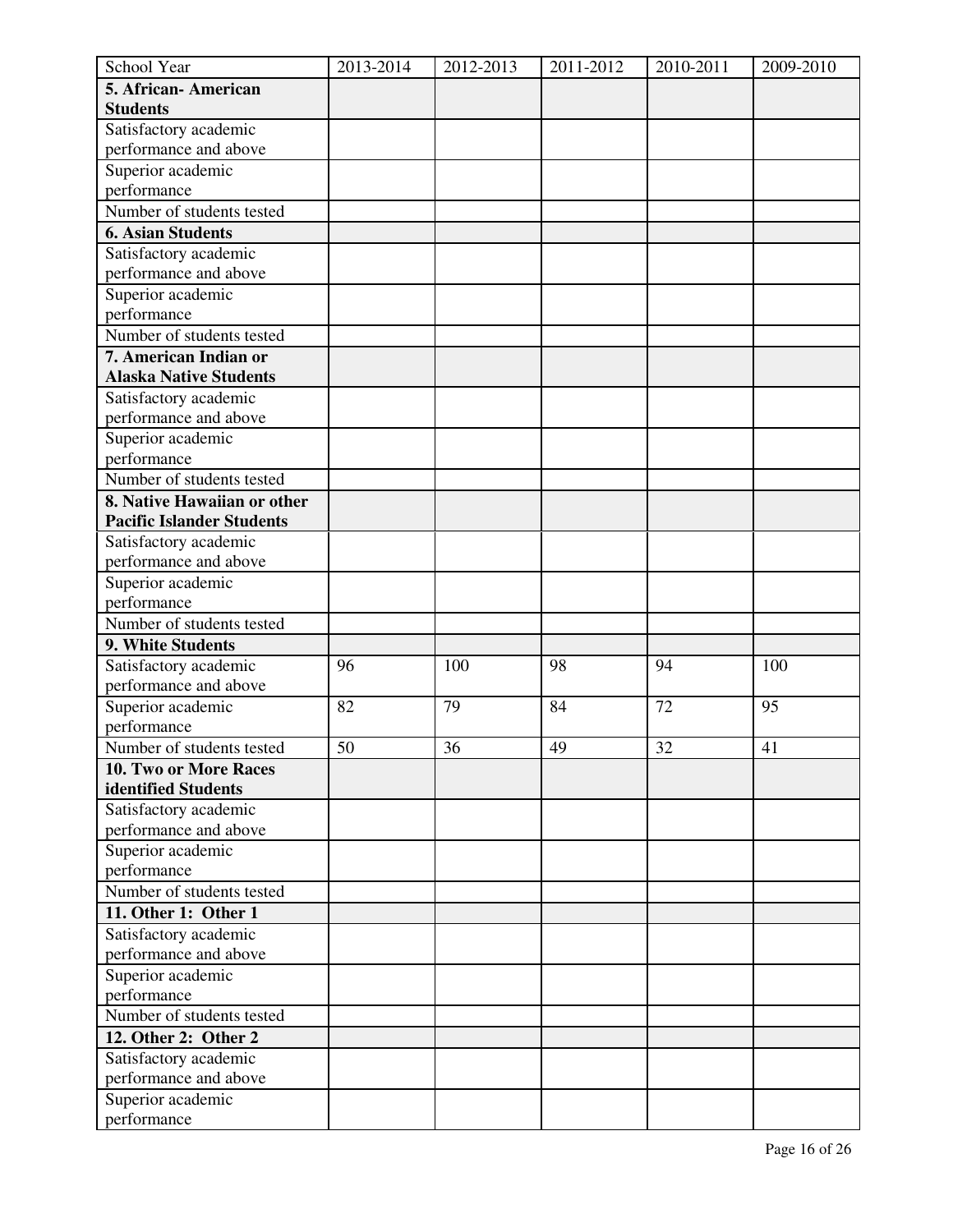| School Year                                    | 2013-2014 | 2012-2013 | 2011-2012 | 2010-2011 | 2009-2010 |
|------------------------------------------------|-----------|-----------|-----------|-----------|-----------|
| Number of students tested                      |           |           |           |           |           |
| 13. Other 3: Other 3                           |           |           |           |           |           |
| Satisfactory academic<br>performance and above |           |           |           |           |           |
| Superior academic<br>performance               |           |           |           |           |           |
| Number of students tested                      |           |           |           |           |           |

**NOTES:** The total number of students taking alternative tests is based on students qualifying for the PASA. Students who qualified for the PASA were determined by their IEP teams and they are students with significant cognitive disabilities. They require intensive instruction to learn, they require extensive adaption and support to perform and/or participate meaningfully and productively in the everyday life activities of integrated school, home, community, and work environments. They require very substantial modifications to the general education curriculum, and their participation in the general education curriculum differs substantially in form and/or substance from that of most other students.

Even though the special education population makes up more than 10% of the total school population, the number of students in the testing grades did not meet the number needed for a reporting category by the state of Pennsylvania.

Similarly, the African American student population makes up more than 10% of the total school population, the number of students in the testing grades did not meet the number needed for a reporting category by the state of Pennsylvania.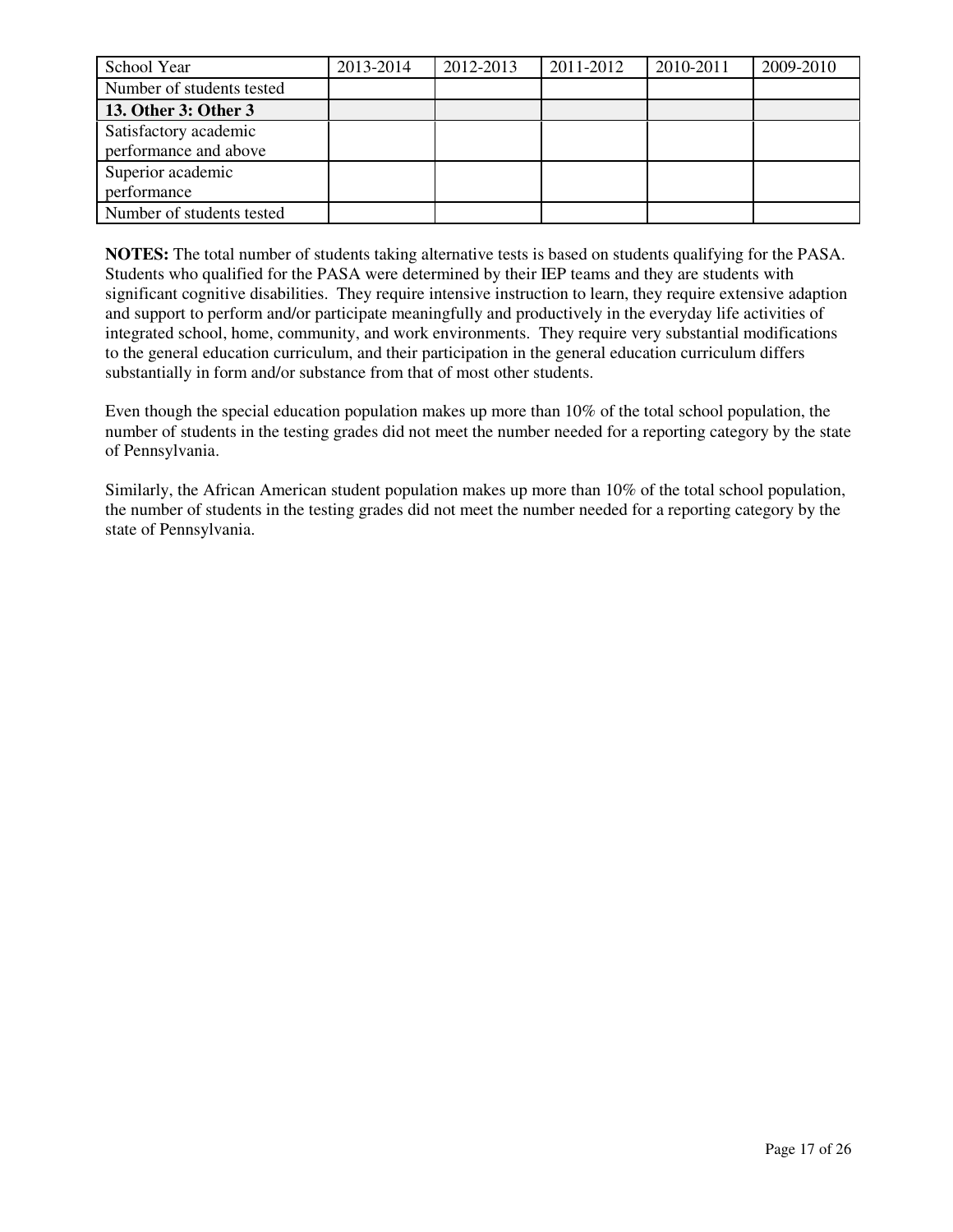# **STATE CRITERION--REFERENCED TESTS**

| <b>Subject:</b> Math                           | <b>Test: PSSA</b>                    |
|------------------------------------------------|--------------------------------------|
| <b>All Students Tested/Grade: 4</b>            | <b>Edition/Publication Year: N/A</b> |
| <b>Publisher:</b> Data Recognition Corporation |                                      |

| School Year                      | 2013-2014      | 2012-2013    | 2011-2012      | 2010-2011      | 2009-2010      |
|----------------------------------|----------------|--------------|----------------|----------------|----------------|
| Testing month                    | Mar            | Apr          | Mar            | Mar            | Apr            |
| <b>SCHOOL SCORES*</b>            |                |              |                |                |                |
| Satisfactory academic            | 93             | 95           | 98             | 100            | 97             |
| performance and above            |                |              |                |                |                |
| Superior academic                | 70             | 77           | 88             | 90             | 83             |
| performance                      |                |              |                |                |                |
| Number of students tested        | 53             | 62           | 40             | 48             | 40             |
| Percent of total students tested | 100            | 100          | 100            | 100            | 100            |
| Number of students tested with   |                |              |                |                |                |
| alternative assessment           |                |              |                |                |                |
| % of students tested with        | $\overline{2}$ | $\mathbf{0}$ | $\overline{2}$ | $\overline{4}$ | $\overline{0}$ |
| alternative assessment           |                |              |                |                |                |
| <b>SUBGROUP SCORES</b>           |                |              |                |                |                |
| 1. Free and Reduced-Price        |                |              |                |                |                |
| Meals/Socio-Economic/            |                |              |                |                |                |
| <b>Disadvantaged Students</b>    |                |              |                |                |                |
| Satisfactory academic            | 88             | 87           | 100            | 100            | 94             |
| performance and above            |                |              |                |                |                |
| Superior academic                | 58             | 57           | 82             | 84             | 82             |
| performance                      |                |              |                |                |                |
| Number of students tested        | 22             | 24           | 11             | 19             | 17             |
| 2. Students receiving Special    |                |              |                |                |                |
| <b>Education</b>                 |                |              |                |                |                |
| Satisfactory academic            |                |              |                |                |                |
| performance and above            |                |              |                |                |                |
| Superior academic                |                |              |                |                |                |
| performance                      |                |              |                |                |                |
| Number of students tested        |                |              |                |                |                |
| 3. English Language Learner      |                |              |                |                |                |
| <b>Students</b>                  |                |              |                |                |                |
| Satisfactory academic            |                |              |                |                |                |
| performance and above            |                |              |                |                |                |
| Superior academic                |                |              |                |                |                |
| performance                      |                |              |                |                |                |
| Number of students tested        |                |              |                |                |                |
| 4. Hispanic or Latino            |                |              |                |                |                |
| <b>Students</b>                  |                |              |                |                |                |
| Satisfactory academic            |                |              |                |                |                |
| performance and above            |                |              |                |                |                |
| Superior academic                |                |              |                |                |                |
| performance                      |                |              |                |                |                |
| Number of students tested        |                |              |                |                |                |
| 5. African-American              |                |              |                |                |                |
| <b>Students</b>                  |                |              |                |                |                |
| Satisfactory academic            |                |              |                |                |                |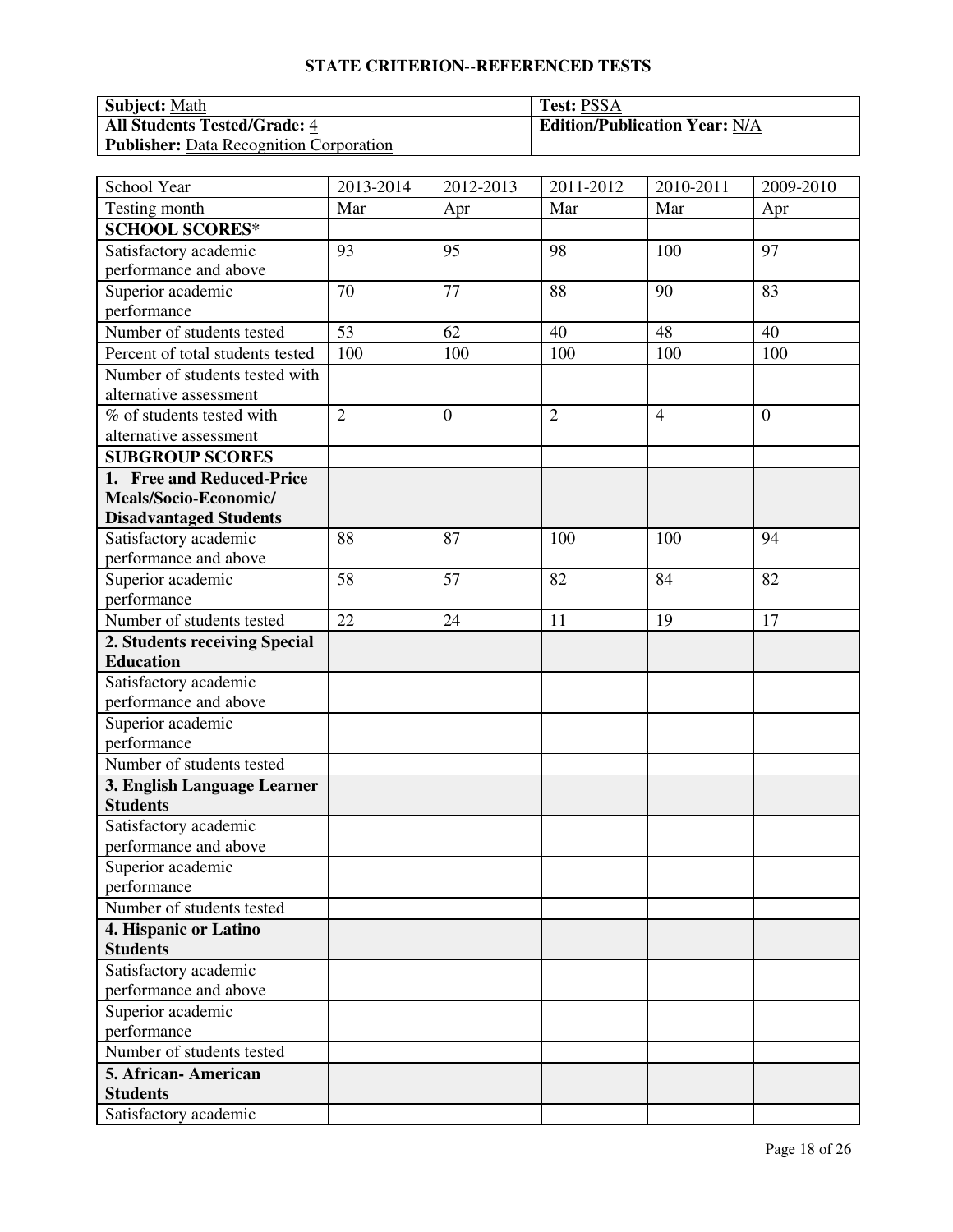| School Year                      | 2013-2014 | 2012-2013 | 2011-2012 | 2010-2011 | 2009-2010 |
|----------------------------------|-----------|-----------|-----------|-----------|-----------|
| performance and above            |           |           |           |           |           |
| Superior academic                |           |           |           |           |           |
| performance                      |           |           |           |           |           |
| Number of students tested        |           |           |           |           |           |
| <b>6. Asian Students</b>         |           |           |           |           |           |
| Satisfactory academic            |           |           |           |           |           |
| performance and above            |           |           |           |           |           |
| Superior academic                |           |           |           |           |           |
| performance                      |           |           |           |           |           |
| Number of students tested        |           |           |           |           |           |
| 7. American Indian or            |           |           |           |           |           |
| <b>Alaska Native Students</b>    |           |           |           |           |           |
| Satisfactory academic            |           |           |           |           |           |
| performance and above            |           |           |           |           |           |
| Superior academic                |           |           |           |           |           |
| performance                      |           |           |           |           |           |
| Number of students tested        |           |           |           |           |           |
| 8. Native Hawaiian or other      |           |           |           |           |           |
| <b>Pacific Islander Students</b> |           |           |           |           |           |
| Satisfactory academic            |           |           |           |           |           |
| performance and above            |           |           |           |           |           |
| Superior academic                |           |           |           |           |           |
| performance                      |           |           |           |           |           |
| Number of students tested        |           |           |           |           |           |
| 9. White Students                |           |           |           |           |           |
| Satisfactory academic            | 95        | 88        | 97        | 100       | 100       |
| performance and above            |           |           |           |           |           |
| Superior academic                | 74        | 83        | 90        | 92        | 84        |
| performance                      |           |           |           |           |           |
| Number of students tested        | 42        | 48        | 30        | 39        | 32        |
| 10. Two or More Races            |           |           |           |           |           |
| identified Students              |           |           |           |           |           |
| Satisfactory academic            |           |           |           |           |           |
| performance and above            |           |           |           |           |           |
| Superior academic                |           |           |           |           |           |
| performance                      |           |           |           |           |           |
| Number of students tested        |           |           |           |           |           |
| 11. Other 1: Other 1             |           |           |           |           |           |
| Satisfactory academic            |           |           |           |           |           |
| performance and above            |           |           |           |           |           |
| Superior academic                |           |           |           |           |           |
| performance                      |           |           |           |           |           |
| Number of students tested        |           |           |           |           |           |
| 12. Other 2: Other 2             |           |           |           |           |           |
| Satisfactory academic            |           |           |           |           |           |
| performance and above            |           |           |           |           |           |
| Superior academic                |           |           |           |           |           |
| performance                      |           |           |           |           |           |
| Number of students tested        |           |           |           |           |           |
| 13. Other 3: Other 3             |           |           |           |           |           |
| Satisfactory academic            |           |           |           |           |           |
|                                  |           |           |           |           |           |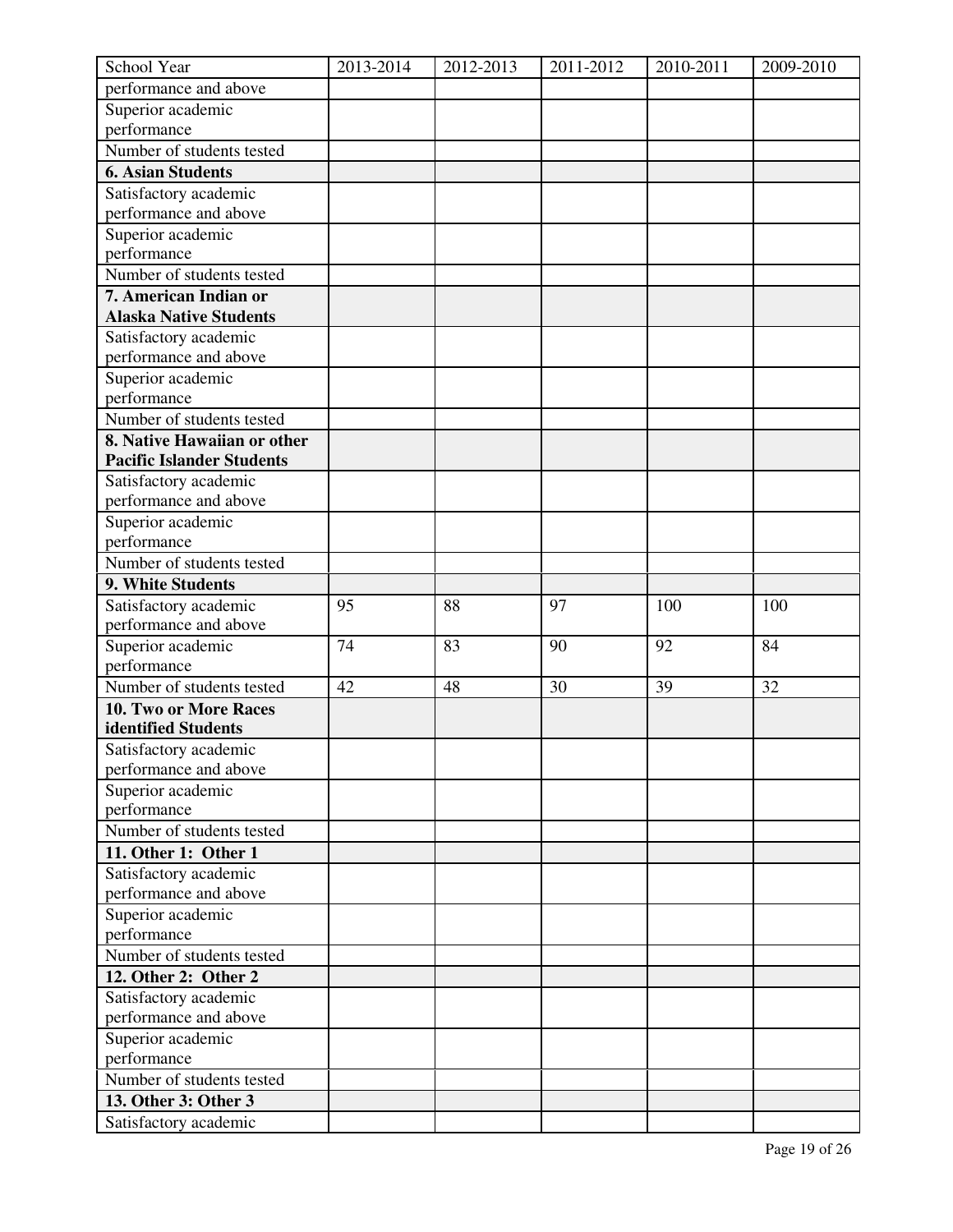| School Year               | 2013-2014 | 2012-2013 | 2011-2012 | 2010-2011 | 2009-2010 |
|---------------------------|-----------|-----------|-----------|-----------|-----------|
| performance and above     |           |           |           |           |           |
| Superior academic         |           |           |           |           |           |
| performance               |           |           |           |           |           |
| Number of students tested |           |           |           |           |           |

**NOTES:** The total number of students taking alternative tests is based on students qualifying for the PASA. Students who qualified for the PASA were determined by their IEP teams and they are students with significant cognitive disabilities. They require intensive instruction to learn, they require extensive adaption and support to perform and/or participate meaningfully and productively in the everyday life activities of integrated school, home, community, and work environments. They require very substantial modifications to the general education curriculum, and their participation in the general education curriculum differs substantially in form and/or substance from that of most other students.

Even though the special education population makes up more than 10% of the total school population, the number of students in the testing grades did not meet the number needed for a reporting category by the state of Pennsylvania. The information was only available as a category for the 2013-2014 school year.

Similarly, the African American student population makes up more than 10% of the total school population, the number of students in the testing grades did not meet the number needed for a reporting category by the state of Pennsylvania.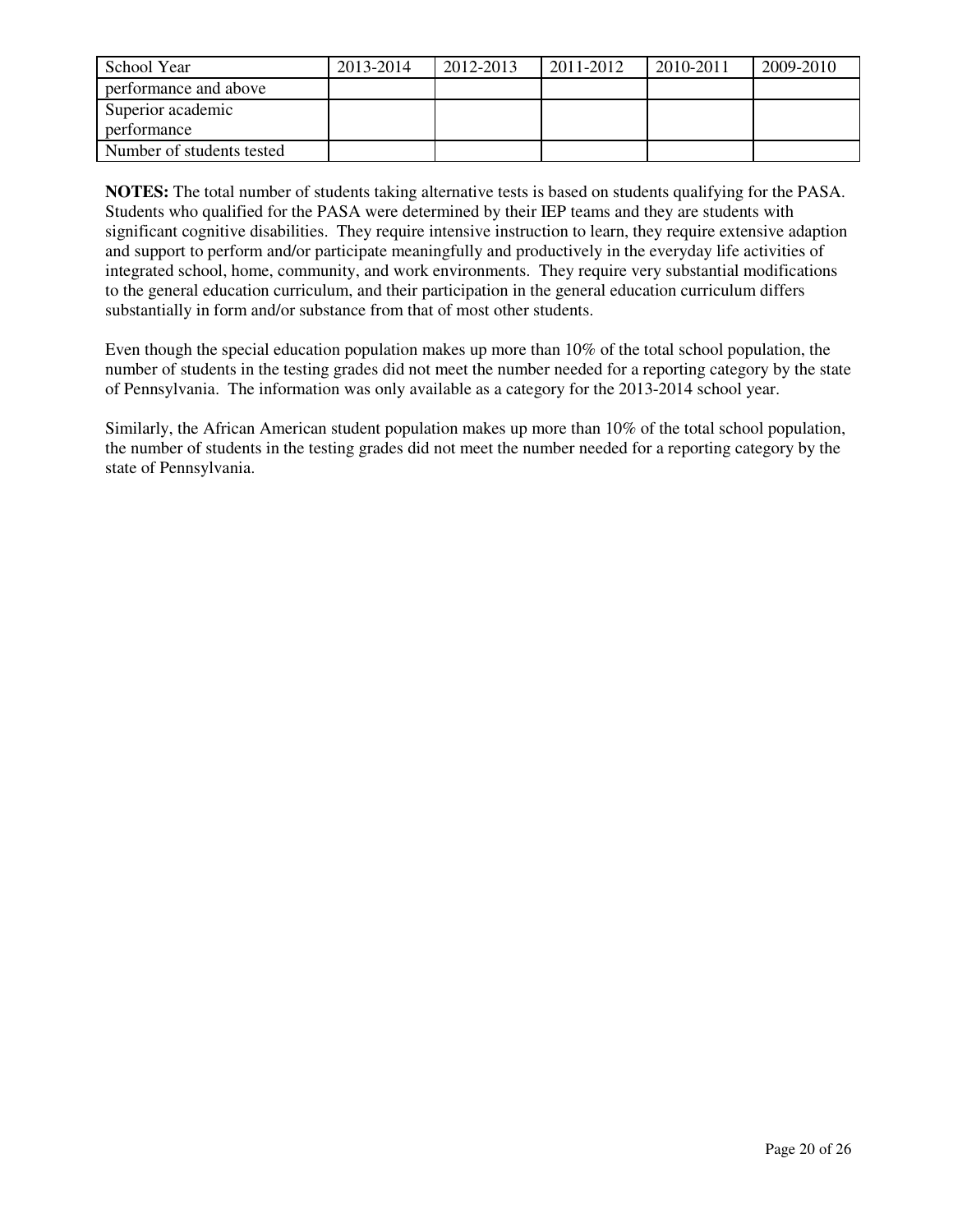# **STATE CRITERION--REFERENCED TESTS**

| <b>Subject: Reading/ELA</b>                    | <b>Test: PSSA</b>                    |
|------------------------------------------------|--------------------------------------|
| <b>All Students Tested/Grade: 3</b>            | <b>Edition/Publication Year: N/A</b> |
| <b>Publisher:</b> Data Recognition Corporation |                                      |

| School Year                      | 2013-2014      | 2012-2013      | 2011-2012      | 2010-2011      | 2009-2010      |
|----------------------------------|----------------|----------------|----------------|----------------|----------------|
| Testing month                    | Mar            | Apr            | Mar            | Mar            | Apr            |
| <b>SCHOOL SCORES*</b>            |                |                |                |                |                |
| Satisfactory academic            | 97             | 86             | 88             | 95             | 98             |
| performance and above            |                |                |                |                |                |
| Superior academic                | 48             | 47             | 63             | 51             | 59             |
| performance                      |                |                |                |                |                |
| Number of students tested        | 63             | 48             | 64             | 41             | 51             |
| Percent of total students tested | 100            | 100            | 100            | 100            | 100            |
| Number of students tested with   |                |                |                |                |                |
| alternative assessment           |                |                |                |                |                |
| % of students tested with        | $\overline{0}$ | $\overline{4}$ | $\overline{0}$ | $\overline{2}$ | $\overline{4}$ |
| alternative assessment           |                |                |                |                |                |
| <b>SUBGROUP SCORES</b>           |                |                |                |                |                |
| 1. Free and Reduced-Price        |                |                |                |                |                |
| Meals/Socio-Economic/            |                |                |                |                |                |
| <b>Disadvantaged Students</b>    |                |                |                |                |                |
| Satisfactory academic            | 92             | 74             | 74             | 85             | 100            |
| performance and above            |                |                |                |                |                |
| Superior academic                | 29             | 26             | 48             | 39             | 53             |
| performance                      |                |                |                |                |                |
| Number of students tested        | 24             | 17             | 27             | 13             | 17             |
| 2. Students receiving Special    |                |                |                |                |                |
| <b>Education</b>                 |                |                |                |                |                |
| Satisfactory academic            |                |                |                |                |                |
| performance and above            |                |                |                |                |                |
| Superior academic                |                |                |                |                |                |
| performance                      |                |                |                |                |                |
| Number of students tested        |                |                |                |                |                |
| 3. English Language Learner      |                |                |                |                |                |
| <b>Students</b>                  |                |                |                |                |                |
| Satisfactory academic            |                |                |                |                |                |
| performance and above            |                |                |                |                |                |
| Superior academic                |                |                |                |                |                |
| performance                      |                |                |                |                |                |
| Number of students tested        |                |                |                |                |                |
| 4. Hispanic or Latino            |                |                |                |                |                |
| <b>Students</b>                  |                |                |                |                |                |
| Satisfactory academic            |                |                |                |                |                |
| performance and above            |                |                |                |                |                |
| Superior academic                |                |                |                |                |                |
| performance                      |                |                |                |                |                |
| Number of students tested        |                |                |                |                |                |
| 5. African-American              |                |                |                |                |                |
| <b>Students</b>                  |                |                |                |                |                |
| Satisfactory academic            |                |                |                |                |                |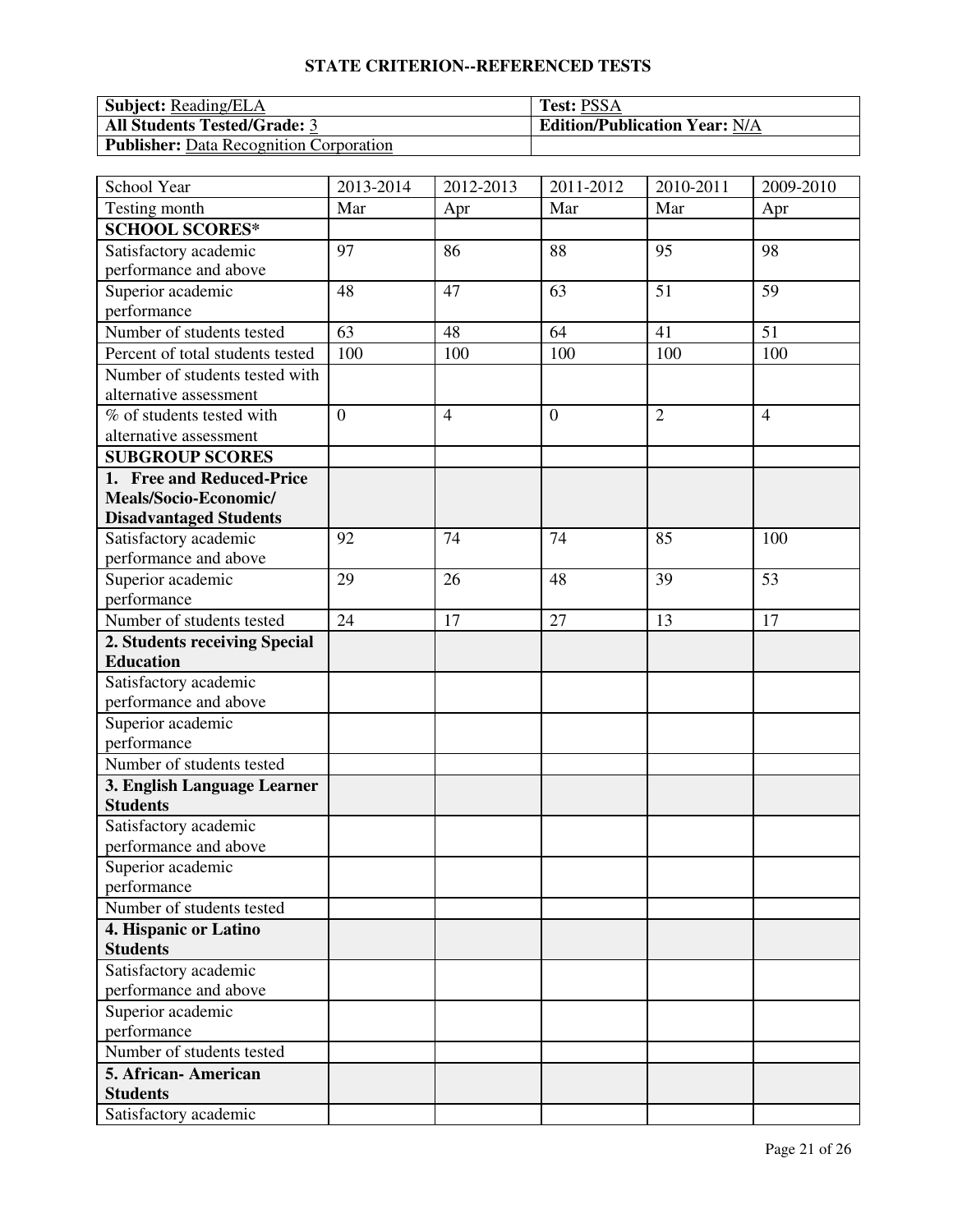| School Year                      | 2013-2014 | 2012-2013 | 2011-2012 | 2010-2011 | 2009-2010 |
|----------------------------------|-----------|-----------|-----------|-----------|-----------|
| performance and above            |           |           |           |           |           |
| Superior academic                |           |           |           |           |           |
| performance                      |           |           |           |           |           |
| Number of students tested        |           |           |           |           |           |
| <b>6. Asian Students</b>         |           |           |           |           |           |
| Satisfactory academic            |           |           |           |           |           |
| performance and above            |           |           |           |           |           |
| Superior academic                |           |           |           |           |           |
| performance                      |           |           |           |           |           |
| Number of students tested        |           |           |           |           |           |
| 7. American Indian or            |           |           |           |           |           |
| <b>Alaska Native Students</b>    |           |           |           |           |           |
| Satisfactory academic            |           |           |           |           |           |
| performance and above            |           |           |           |           |           |
| Superior academic                |           |           |           |           |           |
| performance                      |           |           |           |           |           |
| Number of students tested        |           |           |           |           |           |
| 8. Native Hawaiian or other      |           |           |           |           |           |
| <b>Pacific Islander Students</b> |           |           |           |           |           |
| Satisfactory academic            |           |           |           |           |           |
| performance and above            |           |           |           |           |           |
| Superior academic                |           |           |           |           |           |
| performance                      |           |           |           |           |           |
| Number of students tested        |           |           |           |           |           |
| 9. White Students                |           |           |           |           |           |
| Satisfactory academic            | 100       | 92        | 92        | 100       | 98        |
| performance and above            |           |           |           |           |           |
| Superior academic                | 54        | 53        | 69        | 53        | 61        |
| performance                      |           |           |           |           |           |
| Number of students tested        | 50        | 36        | 42        | 32        | 41        |
| 10. Two or More Races            |           |           |           |           |           |
| identified Students              |           |           |           |           |           |
| Satisfactory academic            |           |           |           |           |           |
| performance and above            |           |           |           |           |           |
| Superior academic                |           |           |           |           |           |
| performance                      |           |           |           |           |           |
| Number of students tested        |           |           |           |           |           |
| 11. Other 1: Other 1             |           |           |           |           |           |
| Satisfactory academic            |           |           |           |           |           |
| performance and above            |           |           |           |           |           |
| Superior academic                |           |           |           |           |           |
| performance                      |           |           |           |           |           |
| Number of students tested        |           |           |           |           |           |
| 12. Other 2: Other 2             |           |           |           |           |           |
| Satisfactory academic            |           |           |           |           |           |
| performance and above            |           |           |           |           |           |
| Superior academic                |           |           |           |           |           |
| performance                      |           |           |           |           |           |
| Number of students tested        |           |           |           |           |           |
| 13. Other 3: Other 3             |           |           |           |           |           |
| Satisfactory academic            |           |           |           |           |           |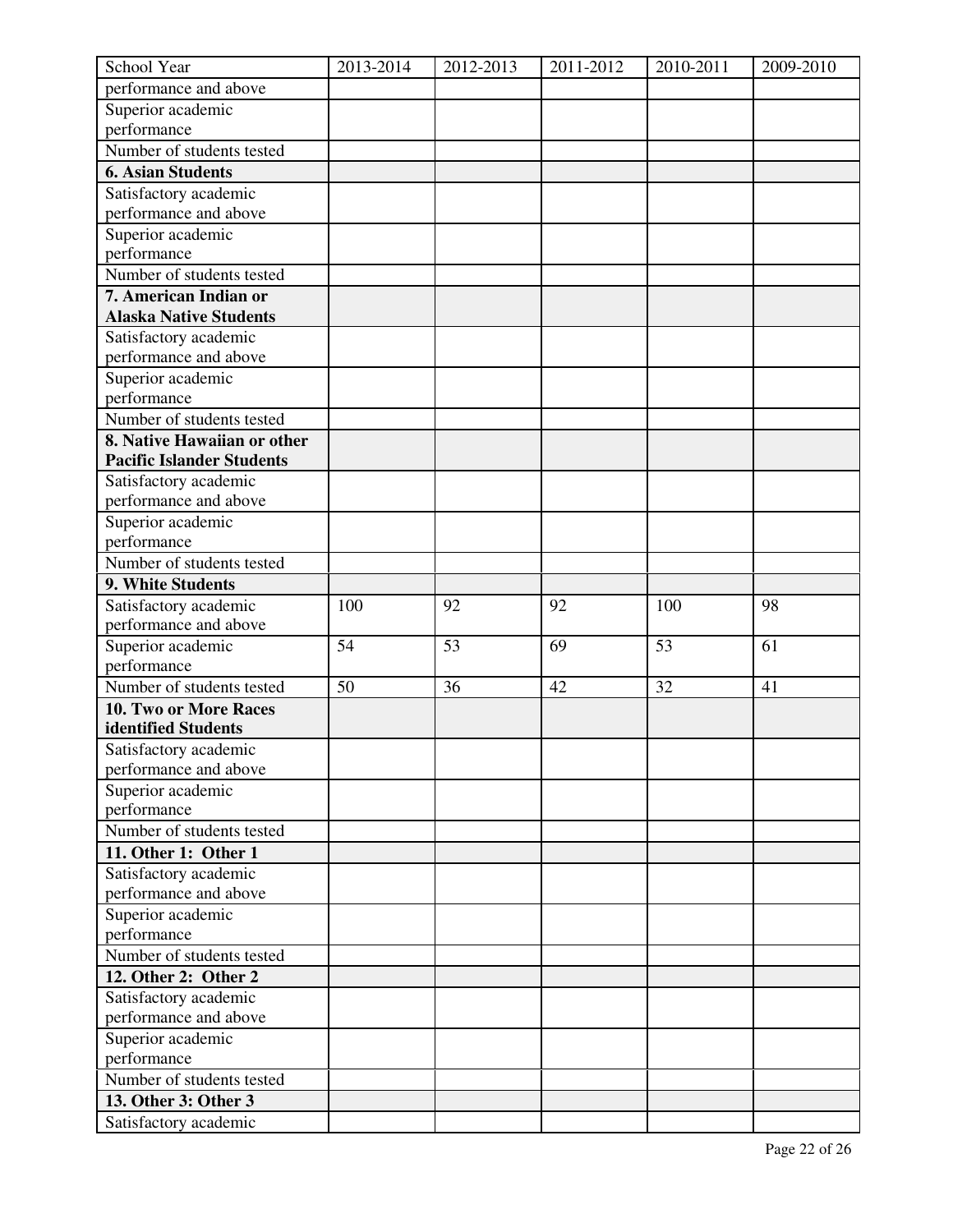| School Year               | 2013-2014 | 2012-2013 | 2011-2012 | 2010-2011 | 2009-2010 |
|---------------------------|-----------|-----------|-----------|-----------|-----------|
| performance and above     |           |           |           |           |           |
| Superior academic         |           |           |           |           |           |
| performance               |           |           |           |           |           |
| Number of students tested |           |           |           |           |           |

**NOTES:** The total number of students taking alternative tests is based on students qualifying for the PASA. Students who qualified for the PASA were determined by their IEP teams and they are students with significant cognitive disabilities. They require intensive instruction to learn, they require extensive adaption and support to perform and/or participate meaningfully and productively in the everyday life activities of integrated school, home, community, and work environments. They require very substantial modifications to the general education curriculum, and their participation in the general education curriculum differs substantially in form and/or substance from that of most other students.

Even though the special education population makes up more than 10% of the total school population, the number of students in the testing grades did not meet the number needed for a reporting category by the state of Pennsylvania.

Similarly, the African American student population makes up more than 10% of the total school population, the number of students in the testing grades did not meet the number needed for a reporting category by the state of Pennsylvania.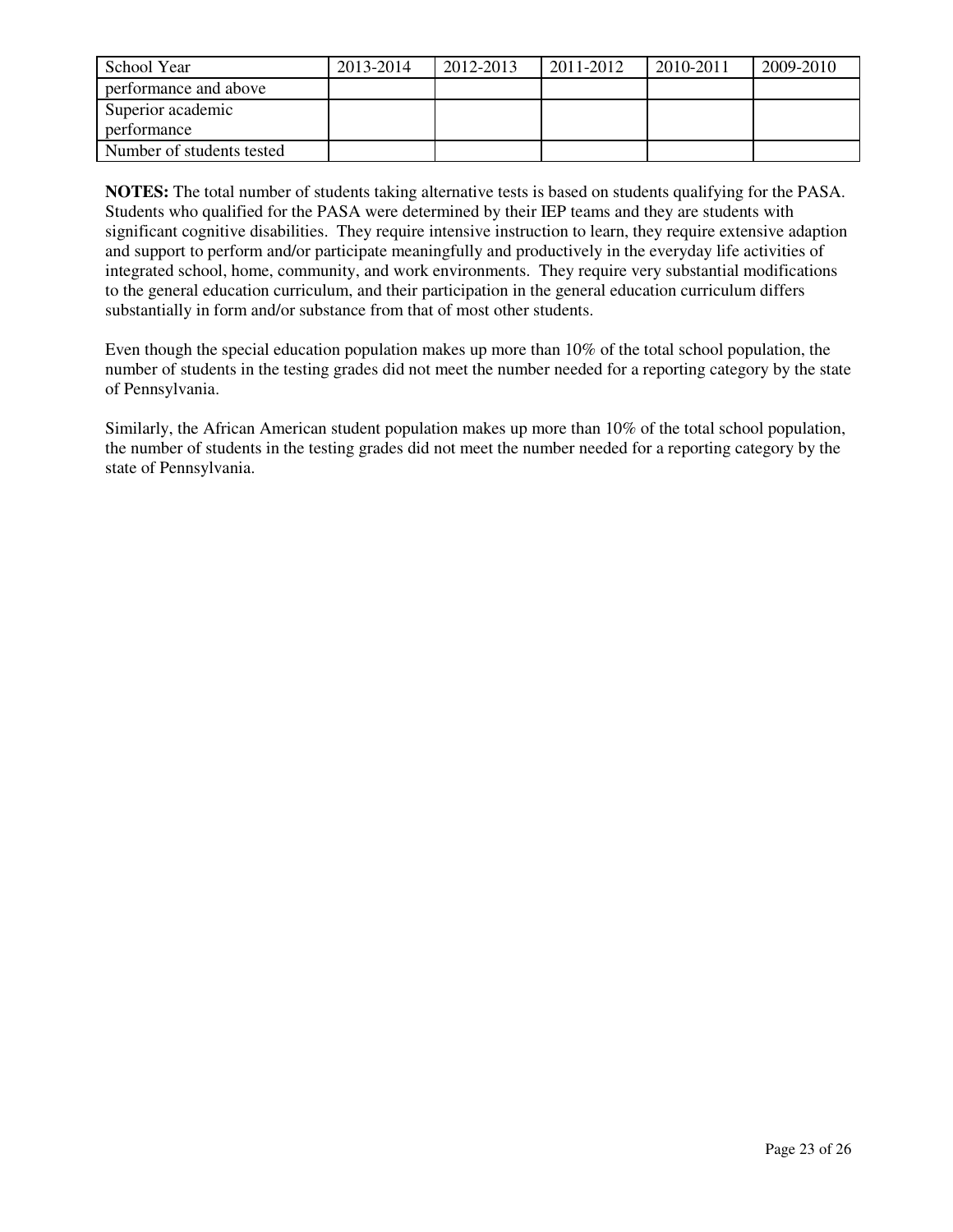# **STATE CRITERION--REFERENCED TESTS**

| <b>Subject:</b> Reading/ELA                    | <b>Test: PSSA</b>                    |
|------------------------------------------------|--------------------------------------|
| <b>All Students Tested/Grade: 4</b>            | <b>Edition/Publication Year: N/A</b> |
| <b>Publisher:</b> Data Recognition Corporation |                                      |

| School Year                      | 2013-2014      | 2012-2013 | 2011-2012      | 2010-2011      | $\overline{2009}$ -2010 |
|----------------------------------|----------------|-----------|----------------|----------------|-------------------------|
| Testing month                    | Mar            | Apr       | Mar            | Mar            | Apr                     |
| <b>SCHOOL SCORES*</b>            |                |           |                |                |                         |
| Satisfactory academic            | 87             | 85        | 90             | 100            | 95                      |
| performance and above            |                |           |                |                |                         |
| Superior academic                | 56             | 47        | 51             | 79             | 56                      |
| performance                      |                |           |                |                |                         |
| Number of students tested        | 53             | 62        | 41             | 48             | 40                      |
| Percent of total students tested | 100            | 100       | 100            | 100            | 100                     |
| Number of students tested with   |                |           |                |                |                         |
| alternative assessment           |                |           |                |                |                         |
| % of students tested with        | $\overline{2}$ | $\theta$  | $\overline{2}$ | $\overline{4}$ | $\overline{0}$          |
| alternative assessment           |                |           |                |                |                         |
| <b>SUBGROUP SCORES</b>           |                |           |                |                |                         |
| 1. Free and Reduced-Price        |                |           |                |                |                         |
| Meals/Socio-Economic/            |                |           |                |                |                         |
| <b>Disadvantaged Students</b>    |                |           |                |                |                         |
| Satisfactory academic            | 79             | 74        | 82             | 100            | 100                     |
| performance and above            |                |           |                |                |                         |
| Superior academic                | 46             | 39        | 35             | 61             | 53                      |
| performance                      |                |           |                |                |                         |
| Number of students tested        | 22             | 24        | 17             | 19             | 17                      |
| 2. Students receiving Special    |                |           |                |                |                         |
| <b>Education</b>                 |                |           |                |                |                         |
| Satisfactory academic            |                |           |                |                |                         |
| performance and above            |                |           |                |                |                         |
| Superior academic                |                |           |                |                |                         |
| performance                      |                |           |                |                |                         |
| Number of students tested        |                |           |                |                |                         |
| 3. English Language Learner      |                |           |                |                |                         |
| <b>Students</b>                  |                |           |                |                |                         |
| Satisfactory academic            |                |           |                |                |                         |
| performance and above            |                |           |                |                |                         |
| Superior academic                |                |           |                |                |                         |
| performance                      |                |           |                |                |                         |
| Number of students tested        |                |           |                |                |                         |
| 4. Hispanic or Latino            |                |           |                |                |                         |
| <b>Students</b>                  |                |           |                |                |                         |
| Satisfactory academic            |                |           |                |                |                         |
| performance and above            |                |           |                |                |                         |
| Superior academic                |                |           |                |                |                         |
| performance                      |                |           |                |                |                         |
| Number of students tested        |                |           |                |                |                         |
| 5. African-American              |                |           |                |                |                         |
| <b>Students</b>                  |                |           |                |                |                         |
| Satisfactory academic            |                |           |                |                |                         |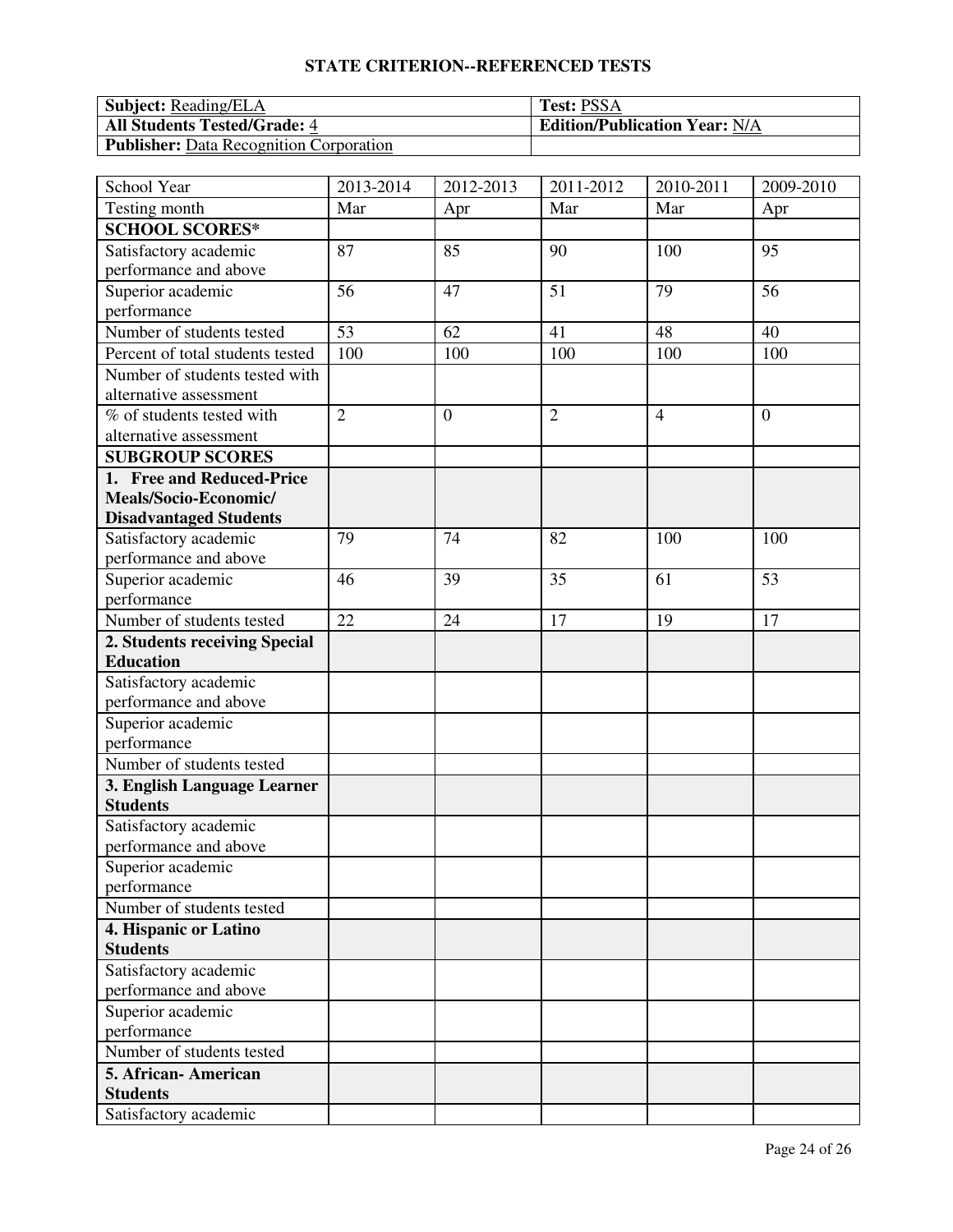| School Year                      | 2013-2014 | 2012-2013 | 2011-2012 | 2010-2011 | 2009-2010 |
|----------------------------------|-----------|-----------|-----------|-----------|-----------|
| performance and above            |           |           |           |           |           |
| Superior academic                |           |           |           |           |           |
| performance                      |           |           |           |           |           |
| Number of students tested        |           |           |           |           |           |
| <b>6. Asian Students</b>         |           |           |           |           |           |
| Satisfactory academic            |           |           |           |           |           |
| performance and above            |           |           |           |           |           |
| Superior academic                |           |           |           |           |           |
| performance                      |           |           |           |           |           |
| Number of students tested        |           |           |           |           |           |
| 7. American Indian or            |           |           |           |           |           |
| <b>Alaska Native Students</b>    |           |           |           |           |           |
| Satisfactory academic            |           |           |           |           |           |
| performance and above            |           |           |           |           |           |
| Superior academic                |           |           |           |           |           |
| performance                      |           |           |           |           |           |
| Number of students tested        |           |           |           |           |           |
| 8. Native Hawaiian or other      |           |           |           |           |           |
| <b>Pacific Islander Students</b> |           |           |           |           |           |
| Satisfactory academic            |           |           |           |           |           |
| performance and above            |           |           |           |           |           |
| Superior academic                |           |           |           |           |           |
| performance                      |           |           |           |           |           |
| Number of students tested        |           |           |           |           |           |
| 9. White Students                |           |           |           |           |           |
| Satisfactory academic            | 88        | 88        | 93        | 100       | 97        |
| performance and above            |           |           |           |           |           |
| Superior academic                | 57        | 52        | 67        | 82        | 66        |
| performance                      |           |           |           |           |           |
| Number of students tested        | 42        | 48        | 30        | 38        | 32        |
| 10. Two or More Races            |           |           |           |           |           |
| identified Students              |           |           |           |           |           |
| Satisfactory academic            |           |           |           |           |           |
| performance and above            |           |           |           |           |           |
| Superior academic                |           |           |           |           |           |
| performance                      |           |           |           |           |           |
| Number of students tested        |           |           |           |           |           |
|                                  |           |           |           |           |           |
| 11. Other 1: Other 1             |           |           |           |           |           |
| Satisfactory academic            |           |           |           |           |           |
| performance and above            |           |           |           |           |           |
| Superior academic                |           |           |           |           |           |
| performance                      |           |           |           |           |           |
| Number of students tested        |           |           |           |           |           |
| 12. Other 2: Other 2             |           |           |           |           |           |
| Satisfactory academic            |           |           |           |           |           |
| performance and above            |           |           |           |           |           |
| Superior academic                |           |           |           |           |           |
| performance                      |           |           |           |           |           |
| Number of students tested        |           |           |           |           |           |
| 13. Other 3: Other 3             |           |           |           |           |           |
| Satisfactory academic            |           |           |           |           |           |